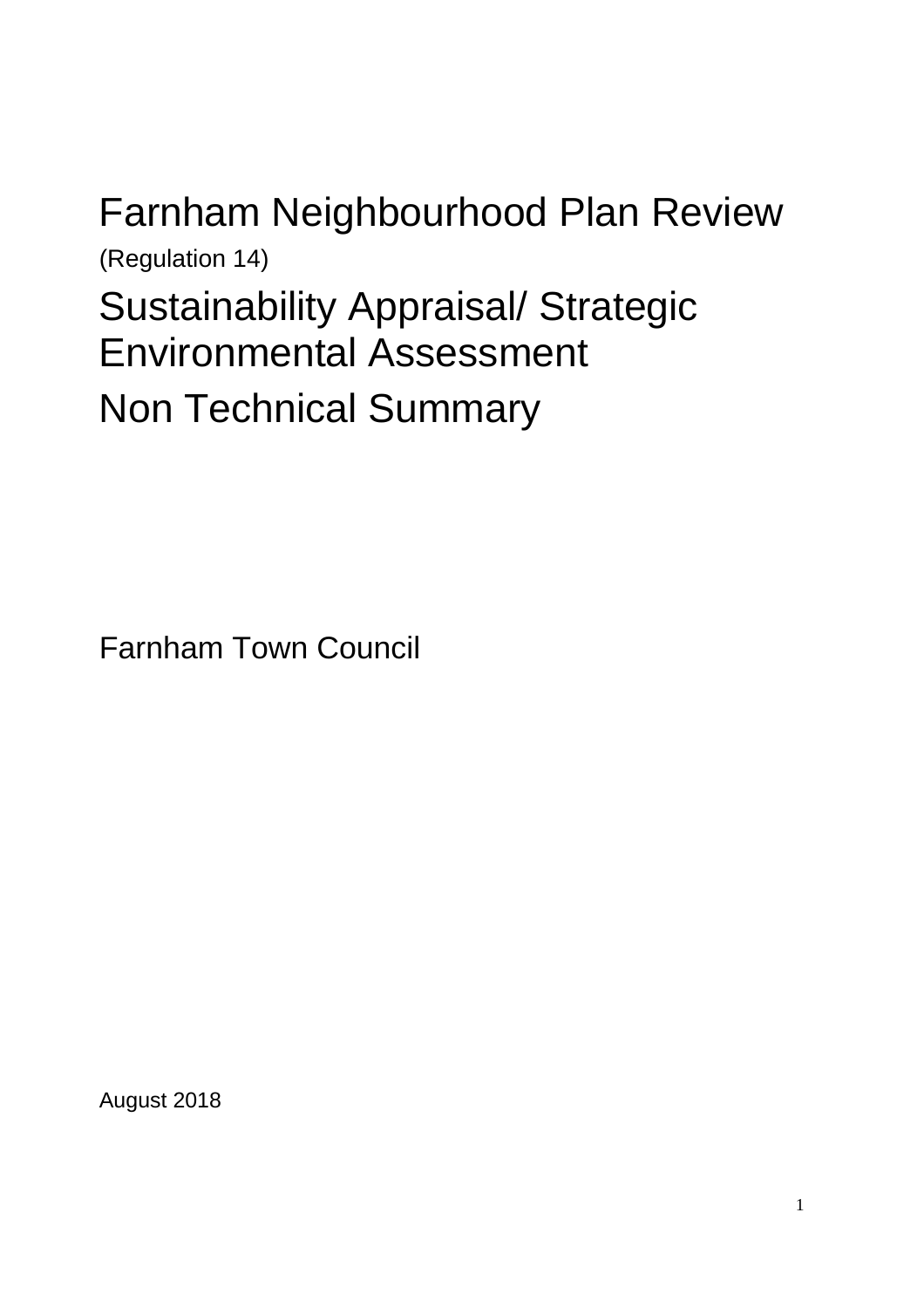# **Contents**

| Section 1:Introduction                                                    | 3  |
|---------------------------------------------------------------------------|----|
| Section 2: Key Sustainability Issues                                      | 5  |
| Section 3: Sustainability Objectives                                      |    |
| Section 4: Testing the Neighbourhood Plan Review Objectives               | 8  |
| Section 5: Sustainability Appraisal of Development Options                | 11 |
| Section 6: Sustainability Appraisal of Neighbourhood Plan Review Policies | 20 |
| Section 7: Conclusions                                                    | 23 |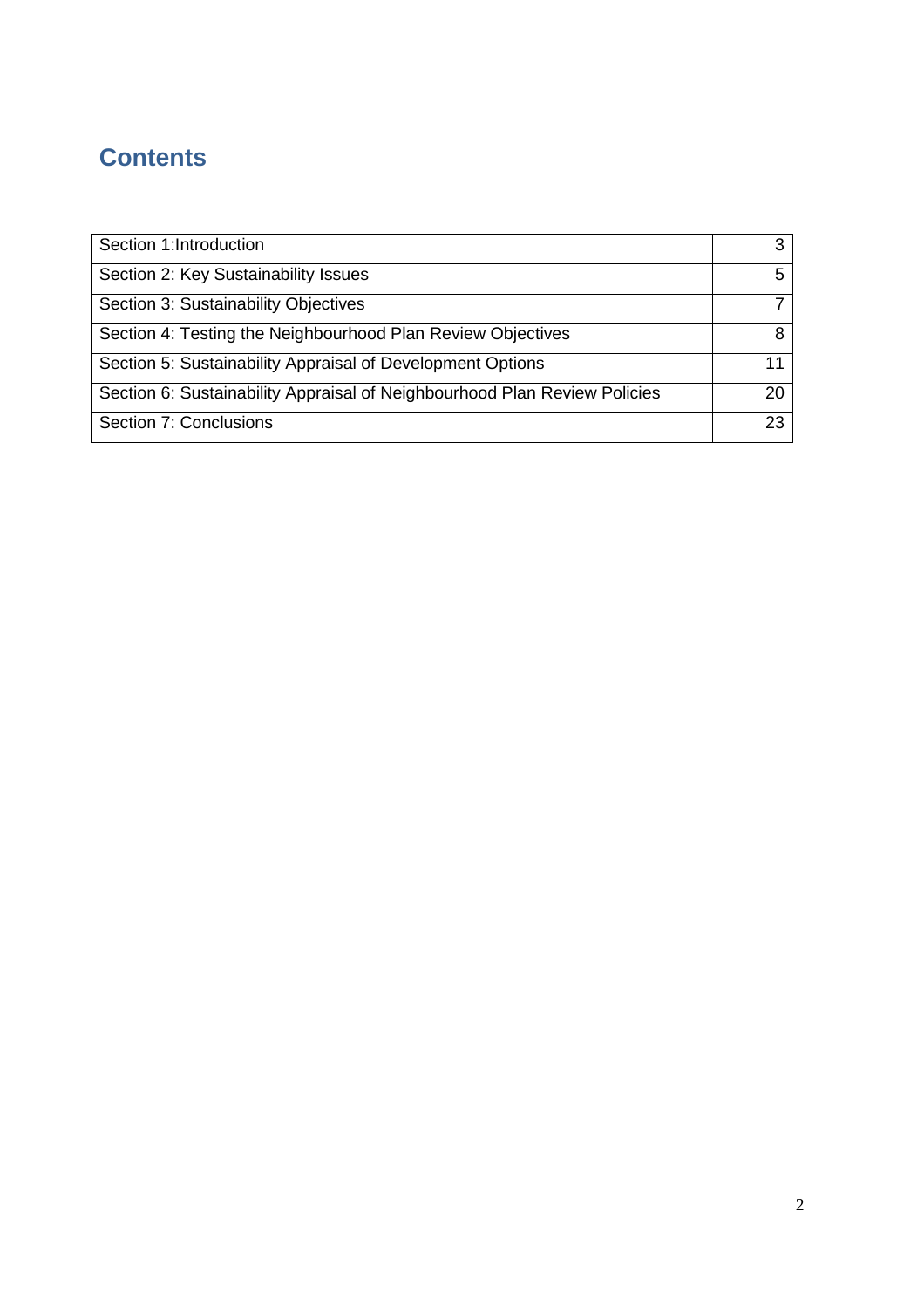# **Section 1 Introduction**

This Non-technical Summary provides a summary of the Sustainability Appraisal, which incorporates Strategic Environmental Assessment, of the Regulation 14 Farnham Neighbourhood Plan Review. It summarises the stages of Sustainability Appraisal undertaken and provides a brief overview of key sustainability issues facing the Neighbourhood Plan area and a summary of the findings of the Sustainability Appraisal assessment of the Neighbourhood Plan Review development options and policies.

Detailed findings, along with a full list of plans, policies and programmes that have influenced development of the policies and the Sustainable Appraisal Objectives, along with the baseline information and consultation responses can be found in the full Sustainability Appraisal/ Strategic Environmental Assessment.

# **What is Sustainability Appraisal/Strategic Environmental Appraisal?**

To help ensure that the Farnham Neighbourhood Plan Review is sustainable, it is best practice in the UK to undertake a Sustainability Appraisal (SA). An SA is a process that aims to predict and then assess the economic, environmental and social effects likely to arise from the adoption of the Neighbourhood Plan Review.

Where a neighbourhood plan could have significant environmental effects, it may fall within the scope of the Environmental Assessment of Plans and Programmes Regulations 2004 and so require a strategic environmental assessment (SEA). In April 2016, Waverley Borough Council issued a screening opinion that an SEA was required to be undertaken for the Farnham Neighbourhood Plan.

One of the basic conditions that will be tested by the independent examiner of a Neighbourhood Plan Review is whether the making of the plan is compatible with European Union obligations (including under the Strategic Environmental Assessment Directive).

SEA is a process for identifying the environmental impacts likely to arise from the Plan Review. As both the SA and the SEA aim to predict and assess the impacts of plans, they are usually combined to avoid duplication. They are referred to as the SA/SEA. It is the intention that the SA/SEA will be used as the basis for appraising the Neighbourhood Plan Review, and proposes the methodology that will be used to do this.

An SA/SEA Scoping Report was published in September 2014 outlining the main issues that will need to be considered when planning development in Farnham. An SA/SEA accompanied the Regulation 14 Neighbourhood Plan in October 2014; the Regulation 15 Farnham Neighbourhood Plan in June 2016 and now the Regulation 14 Neighbourhood Plan Review in August 2018.

## **Methodology of Sustainability Appraisal/ Strategic Environmental Assessment**

The methodology of the SA/ SEA conforms with current national planning practice guidance (on strategic environmental assessment and sustainability appraisal (updated February 2015).

Whilst early public engagement took place on the potential issues for the Neighbourhood Plan, a review was undertaken of the planning policies affecting Farnham. In addition, social, economic and environmental information (baseline data) was collected and analysed. This information was collected from local studies; public engagement on the Fanrnham Neighbourhood Plan carried out in 2012 and 2013, and other evidence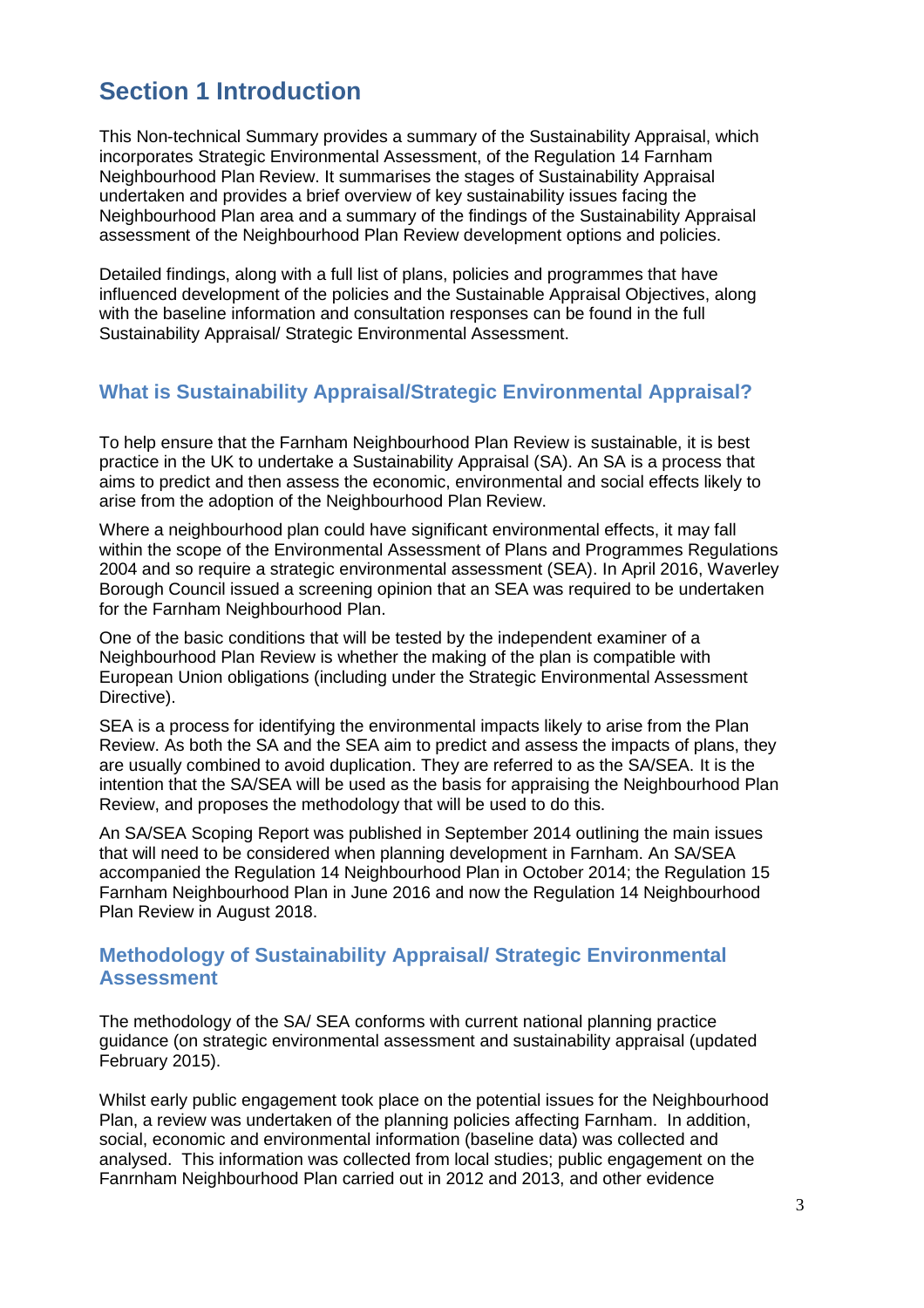published at District and County levels. The policy review and baseline data were taken into consideration in drawing up a list of key issues affecting Farnham and a set of sustainability objectives.

This process was written up in the SA Scoping Report, which was put out for public consultation in Summer 2014. The Scoping Report included a summary of the baseline data, the implications of concurrent plans, policies and programmes on Farnham; proposed Sustainability Objectives and monitoring indicators. The Scoping Report also described the proposed methodology for undertaking the SA/SEA of the draft Neighbourhood Plan. The Scoping Report was circulated for consultation with statutory consultees and interested parties during the summer 2014. The consultation responses were then considered and, where appropriate, amendments were incorporated into a Final Scoping Report (September 2014).

The next step was the preparation of the draft Farnham Neighbourhood Plan (FNP) (Regulation 14) SA/SEA. First the draft FNP Objectives were tested for compatibility with the sustainability objectives. Then a range of policy options were each tested against the sustainability objectives. Each policy option was scored according to whether its impact on the Objective would be: significantly negative, minor negative, no impact, uncertain impact, minor positive or significantly positive. In addition, where potential impacts were identified on sustainability objectives, recommendations were made to remove or reduce negative impacts and enhance positive ones. Where possible, these recommendations were taken into account in preparing the draft FNP. In some cases, in order to increase the positive impacts of the draft policies and to reduce their negative impacts, recommendations were made for the Regulation 15 Submission Neighbourhood Plan. The cumulative impact of all the policies in the FNP were considered, as has the possible impact of any major developments proposed in Waverley and in neighbouring districts.

The next step was the preparation of the Submission Farnham Neighbourhood Plan (Regulation 15) Sustainability Appraisal/ Strategic Environmental Assessment. A topicbased assessment of the Farnham Baseline situation and Key Issues were updated for this SA/SEA. The FNP Objectives were again tested for compatibility with the sustainability objectives. Given the updated Baseline and evidence base, and the then emerging Local Plan, a range of policy options were tested against the sustainability objectives. Each policy option was scored according to whether its impact on the objective would be: significantly negative, minor negative, no impact, uncertain impact, minor positive or significantly positive. Specific Neighbourhood Plan policies were tested in the same way. Where possible, these recommendations, together with those made in the SA/SEA accompanying the Regulation 14 Neighbourhood Plan, were taken into account in preparing the Regulation 15 Submission Neighbourhood Plan in order to increase the positive impacts of the policies and to reduce their negative impacts. The cumulative impacts of all the policies in the FNP were considered, as has the possible impact of any major developments proposed in Waverley and in neighbouring districts.

The next step has been the preparation of the draft Farnham Neighbourhood Plan Review (FNPR) (Regulation 14) Sustainability Appraisal/ Strategic Environmental Assessment. Once again the draft FNPR Objectives were tested for compatibility with the sustainability objectives. Then policy options were considered against the sustainability objectives. Each policy option was scored according to whether its impact on the Objective would be: significantly negative, minor negative, no impact, uncertain impact, minor positive or significantly positive. In addition, where potential impacts were identified on sustainability objectives, recommendations were made to remove or reduce negative impacts and enhance positive ones. Where possible, these recommendations were taken into account in preparing the draft FNPR. The cumulative impact of all the policies in the FNPR were considered, as has the possible impact of any major developments proposed in Waverley and in neighbouring districts.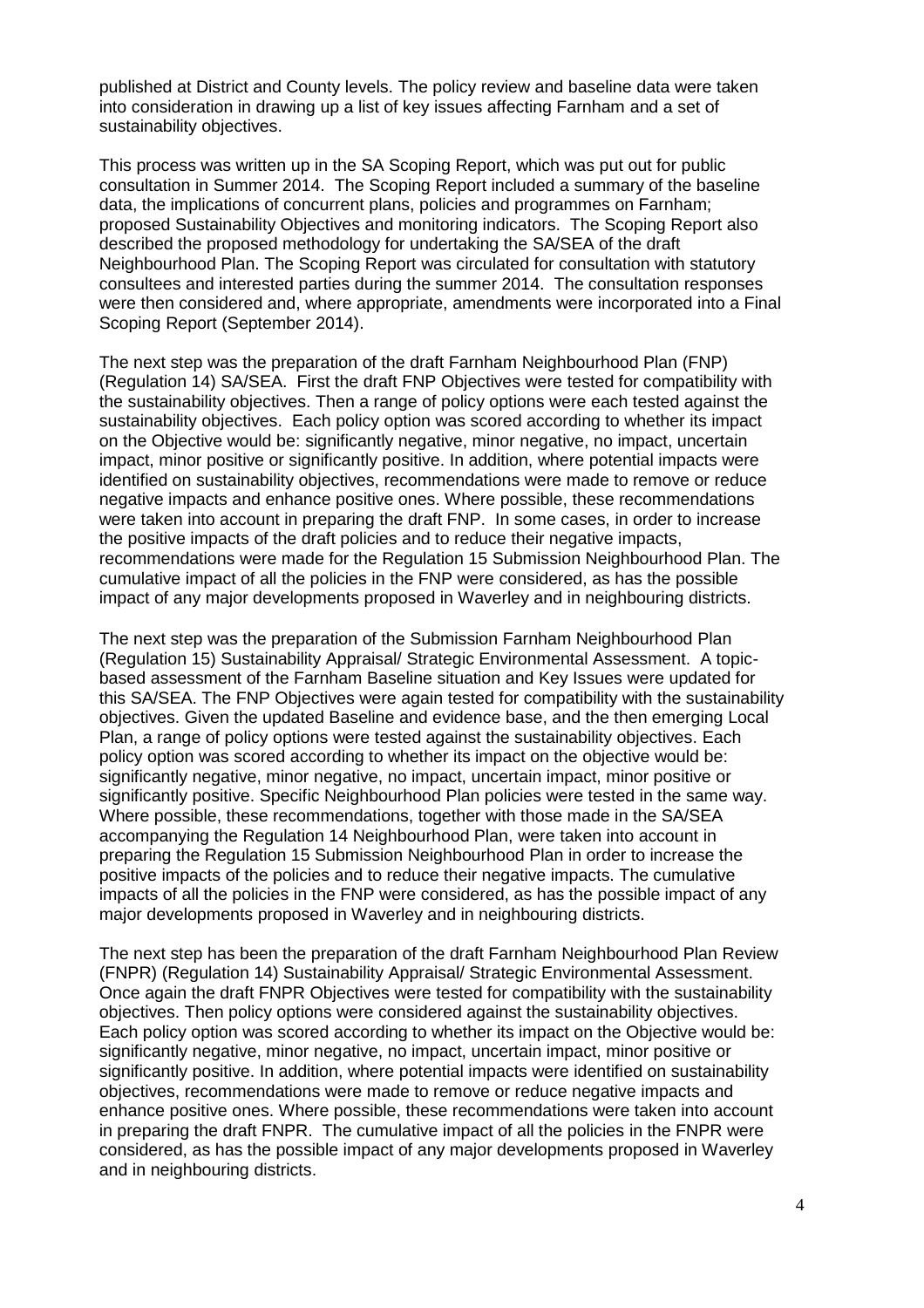# **Section 2: Key Sustainability Issues**

The baseline situation and key issues were updated for the SA/SEA and are set out below:

# **Key Issues for Farnham**

#### **Housing**

There is a need to ensure that there is adequate housing available in a range of sizes and tenures to meet local needs whilst protecting the local environment and quality of life, including smaller homes, student housing and specialist elderly housing schemes.

Identifying suitable, sustainable locations to meet housing requirements.

#### **Landscape and Open Space**

Local residents fear the coalescence of settlements which would harm settlement identity and character.

Pressures to build housing or other built development could threaten valued areas of open space, views, the landscape setting of Farnham and accessibility to the countryside.

Traffic and transport infrastructure are harmful to landscape character.

The urban fringe around Farnham and along the A31 corridor could be enhanced.

Local consultation indicates that Farnham Park and its historic setting, Bishops Meadow and Gostrey Meadow are particularly valued open spaces.

#### **Jobs and Employment**

There is a level of commuting out of the County.

Demand for housing or other uses could result in the loss of some employment space.

Redevelopment in and around East Street could provide opportunities to enhance the mix of uses and quality of the environment in the town centre, but there is local concern about the design and mix of uses as proposed.

The future of the Woolmead and vacant sites.

Retention of independent retailers and neighbourhood centres that reduce the need to travel by car.

Retention of a mix of employment opportunities to promote a vibrant local economy.

Support for small businesses and agricultural diversification.

Perceived shortage of high quality employment sites.

Tourism is based on visitors to the historic centre and attractions

#### **Transport**

Heavy volumes of traffic on major routes and passing through Farnham town centre causing congestion at peak times and contributing to climate change, pollution, loss of amenity and creating safety issues.

Future development in and outside Farnham has the potential to exacerbate existing road traffic issues.

Large vehicles and heavy traffic on rural roads.

Poor environment for pedestrians and cyclists at some locations.

Heavy goods vehicles unloading on the road.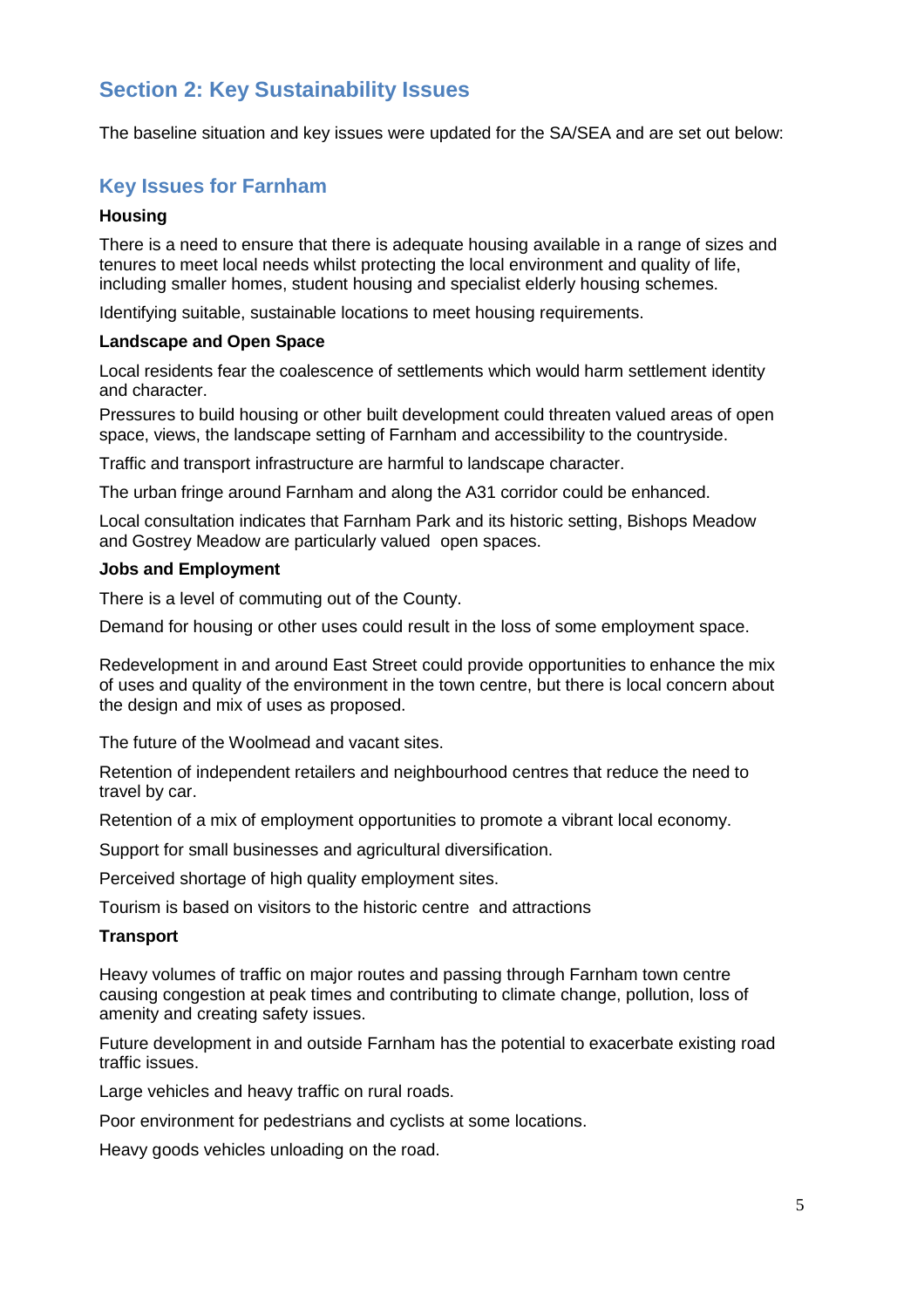Challenges created by narrow, historic roads in handling volume of traffic, developing safe cycle and pedestrian routes and promoting public transport.

Parking issues in the town centre.

#### **Infrastructure**

Existing and future pressure on the road and rail transport systems and for parking.

Congestion in central Farnham.

The need for safe networks and crossings for cyclists and pedestrians.

Pressure on school places for the current and predicted populations.

Open space provision generally good but some deficiencies in recreation open space.

Shortage of facilities for young people.

Improvements to broadband/technical infrastructure.

Protection and expansion of cultural facilities.

Ensuring any new development is supported by adequate infrastructure development including water supply and waste water treatment.

The potential impact of large scale developments in surrounding towns.

#### **Pollution**

An Air Quality Management Area has been designated in Farnham due to Nitrogen Dioxide emissions mainly from traffic.

The chemical quality of the River Wey and Blackwater River is currently good but the ecological quality is moderate/poor.

#### **Ecology and Biodiversity**

Farnham incorporates several areas of local or national natural conservation interest and is within the buffer zone of European SPAs and a SAC.

The variety of local habitats including farmland, woodland, water features, heathland and urban green spaces encourages a wide diversity of flora and fauna including priority species.

There are several areas within Farnham which could be improved to enhance their ecology and biodiversity.

Identifying suitable SANG provision.

#### **Design and Heritage**

Maintaining the character of distinct areas in and around Farnham.

Promotion of good design.

#### **Water**

Farnham suffers from water stress along with the rest of the South East region of England

The need to reduce flood risk and the impact of flooding now and in the future.

The increased pressure on water resources likely to occur with future development in Farnham and in neighbouring areas.

The need to improve water quality and the biodiversity value of water features.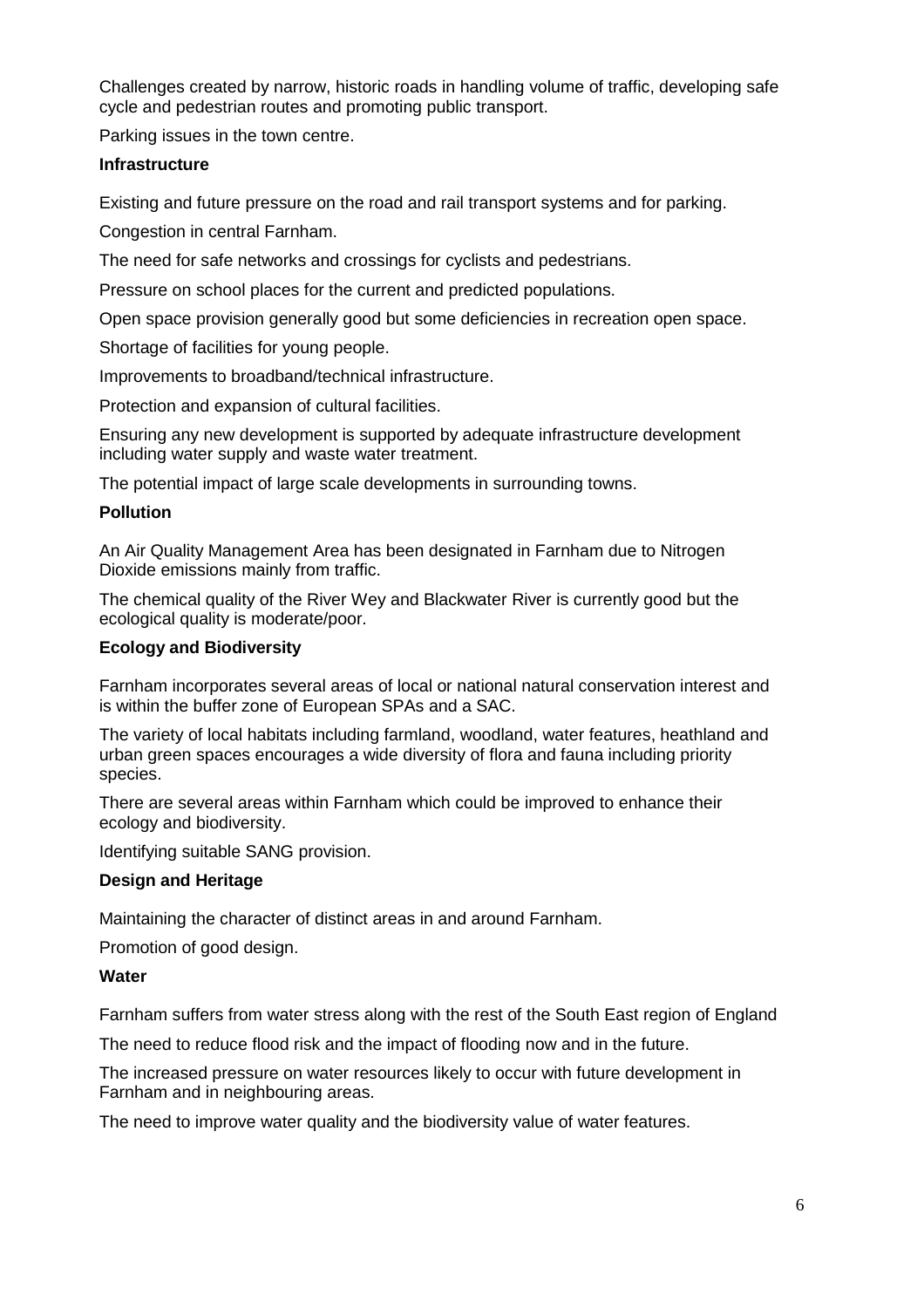# **Energy**

Absence of information on the scope for non-renewable technologies in Farnham.

Community-scale energy schemes could be viable in Farnham.

Landscape impacts mean that large scale renewable technologies are likely to be inappropriate in Farnham.

#### **Climate Change**

The principal effects of climate change in Farnham will be rising temperatures, impacts on water resources, particularly the frequency and severity of flooding and impacts on biodiversity.

Climate change measures will need to address the causes of climate change, mitigation of its effects and adaptation.

Carbon emissions from domestic and industrial sources and from traffic contribute to global warming.

# **Section 3: Sustainability Objectives**

The Sustainability Objectives for Farnham Neighbourhood Plan were derived from a review of policies and documents including the Waverley Borough Sustainability Objectives; an understanding of the key issues facing Farnham and consultation with the Environment Agency; Historic England and Natural England

The Sustainability Objectives for Farnham are as follows:

| 1.  | To ensure that everyone has the opportunity to live in a decent and affordable     |
|-----|------------------------------------------------------------------------------------|
|     | home of the appropriate size, type and tenure.                                     |
| 2.  | To protect, enhance and make accessible for enjoyment, the town's open spaces      |
|     | and high quality and sensitive landscape and prevent the coalescence of            |
|     | settlements.                                                                       |
| 3.  | To promote opportunities for employment within the Town and support Farnham        |
|     | town centre, local businesses and tourism.                                         |
| 4.  | To reduce the need to travel by car for local journeys, reduce road congestion,    |
|     | improve air quality and improve and promote travel by cycle and on foot within the |
|     | Town.                                                                              |
| 5.  | To ensure adequate amenities for local residents, including health, education,     |
|     | local shopping and leisure facilities.                                             |
| 6.  | To conserve and enhance biodiversity and prevent any significant adverse effect    |
|     | on sites of national and international importance.                                 |
| 7.  | To ensure development complements the character of the town's individual           |
|     | neighbourhoods.                                                                    |
| 8.  | To maintain and improve the water quality of the Town's watercourses and to        |
|     | achieve sustainable water resources management.                                    |
| 9.  | To reduce and manage the risk of flooding and any consequential harmful            |
|     | impacts to public wellbeing, the local economy and the environment.                |
| 10. | To increase energy efficiency and the proportion of energy generated from          |
|     | renewable sources in the Town and to utilize sustainably produced and local        |
|     | products in new developments where possible.                                       |
| 11. | To reduce the Town's impact on climate change and prepare the community and        |
|     | environment for its impacts.                                                       |
| 12. | To conserve and enhance the historic environment, heritage assets and their        |
|     | settings and the distinctive built heritage of the area.                           |
|     |                                                                                    |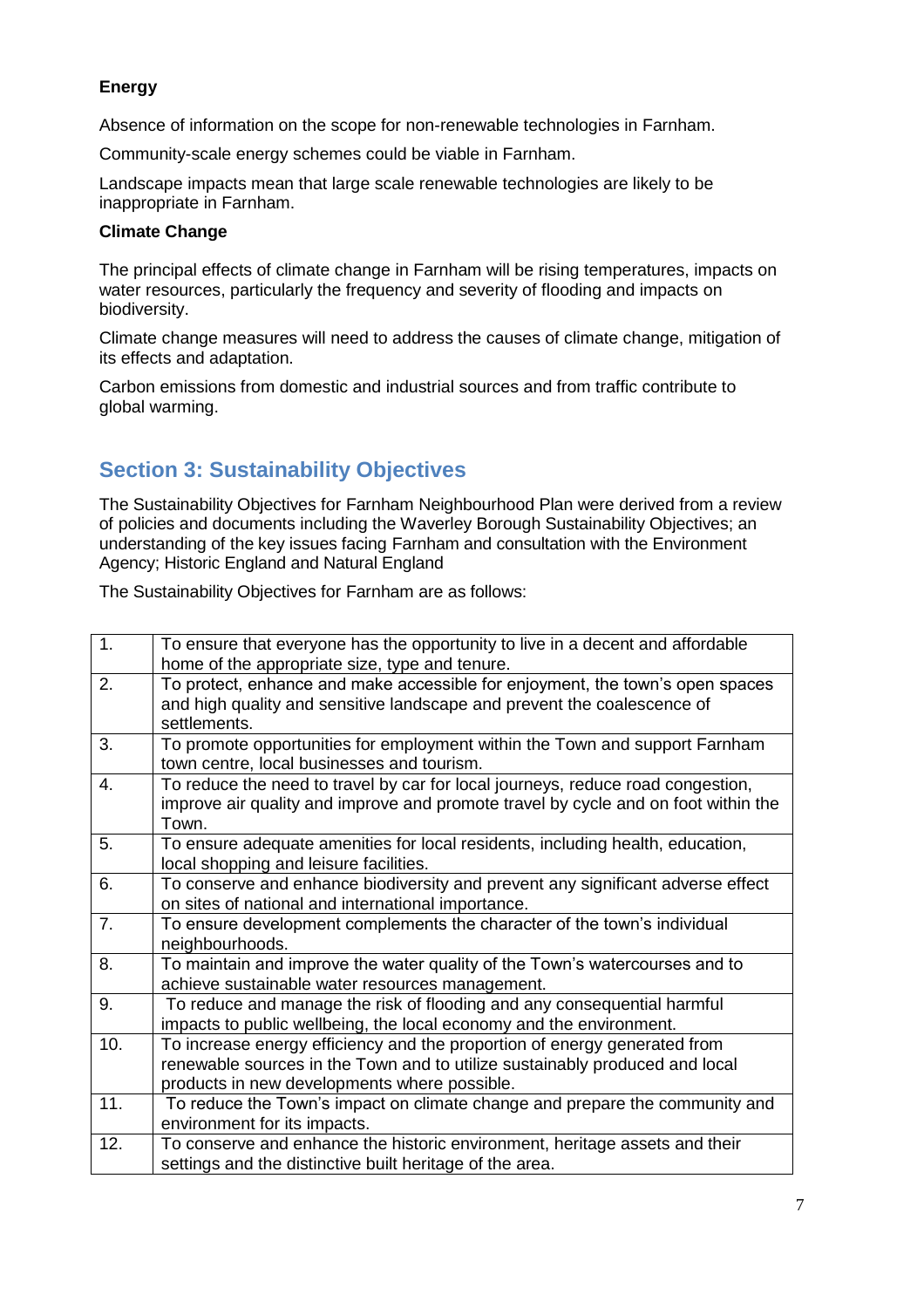# **Section 4: Testing the Neighbourhood Plan Review Objectives**

To ensure that the Neighbourhood Plan Review is sustainable, it is necessary to test the objectives of the FNPR against the Sustainability Objectives.

# **Neighbourhood Plan Review Objectives**

## **Environment**

- To conserve and enhance the distinctive built heritage of the area.
- To ensure development is well designed and takes into account the distinctive character and heritage of each of Farnham's individual areas.
- To protect the identity and distinctive character of the different areas of Farnham and prevent the coalescence of Farnham and Aldershot; Badshot Lea and Weybourne; Rowledge and Wrecclesham, Rowledge and Boundstone and Rowledge and Frensham
- To protect and enhance the landscape around the town including the Surrey Hills AONB; areas of high landscape value and sensitivity; Farnham Park and its historic setting and the well wooded arcadian character of south Farnham
- To protect and enhance and improve connectivity between important green spaces of the whole town, including the strategically important Farnham Park, the Bishops Meadow and the Wey corridor
- To retain and extend the diversity of wildlife and habitats throughout the Neighbourhood Plan area
- To maintain the integrity of all Special Protection Areas (SPAs) and SSSIs

#### **Housing**

- To ensure an adequate supply and mix of housing to meet strategically identified needs within the identified environmental constraints of Farnham.'
- To make the best and effective use of brownfield sites
- To ensure the development of greenfield sites is well integrated with the adjoining countryside by retaining and enhancing landscape features (such as woodland, hedgerows, mature trees, watercourses and ponds) and providing a good standard of amenity space and sensitive landscape edges

## **Employment**

- To support a balanced local economy with a thriving town centre office sector and a range of business units (including for creative industries) with good access around Farnham
- To retain and regenerate well located existing employment sites

## **Farnham Town Centre and Local Centres**

- To retain and enhance the attractive historic market town centre as the economic and social hub of Farnham
- To retain a range of unit sizes within the town centre to promote a variety of retailers, including independent stores, and a thriving evening economy with a range of pubs and restaurants
- To protect the clusters of shops and services at neighbourhood centres serving the local communities of Farnham

## **Leisure and Wellbeing**

- To protect and enhance public green spaces used for recreational purposes throughout the area, including links between open spaces and leisure activities, and ensure new provision in association with new development
- To improve sports provision in and around Farnham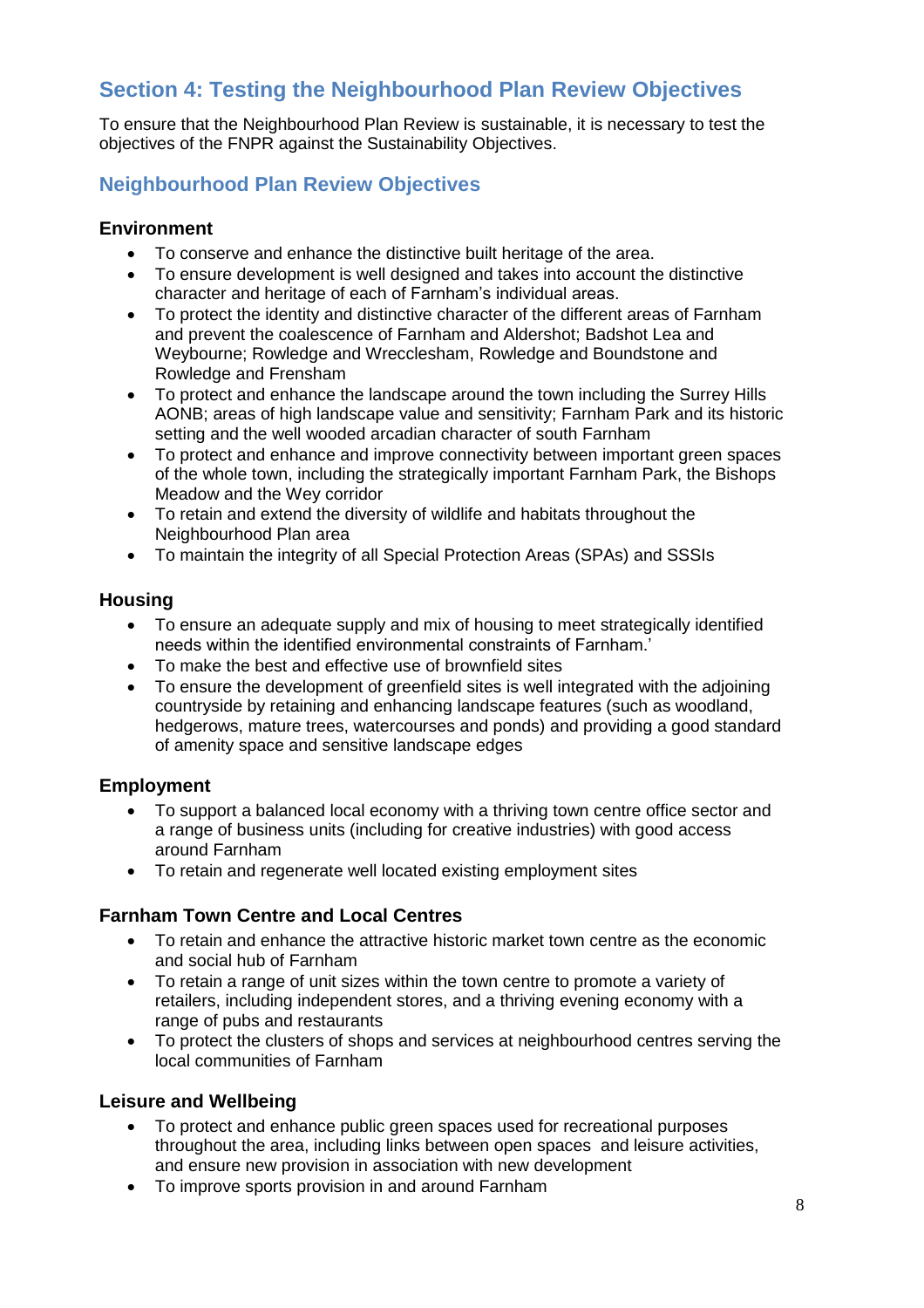• To protect the cultural attractions of the town

# **Infrastructure**

- To ensure sufficient infrastructure capacity is provided in a timely manner, appropriate to the scale of new development
- To ensure new development is well connected to the facilities of Farnham by a range of transport modes, including walking, cycling and public transport and, where appropriate, makes suitable provision towards new sustainable transport infrastructure
- To improve air quality within the town centre
- To ensure Farnham's extensive network of footpaths, bridleways and cycle ways is protected and where possible extended through new development to continue to provide access to local facilities and the countryside
- To increase school places at all levels
- To ensure sufficient sewage treatment capacity is available to serve new development.

# **Testing the Neighbourhood Plan Review Objectives**

A matrix was prepared testing each Neighbourhood Plan Review Objective against each SA Objective. The key to the matrix is as follows:

| Objectives are compatible                      |
|------------------------------------------------|
| Compatibility is unclear                       |
| Objectives are incompatible                    |
| No obvious relationship between the objectives |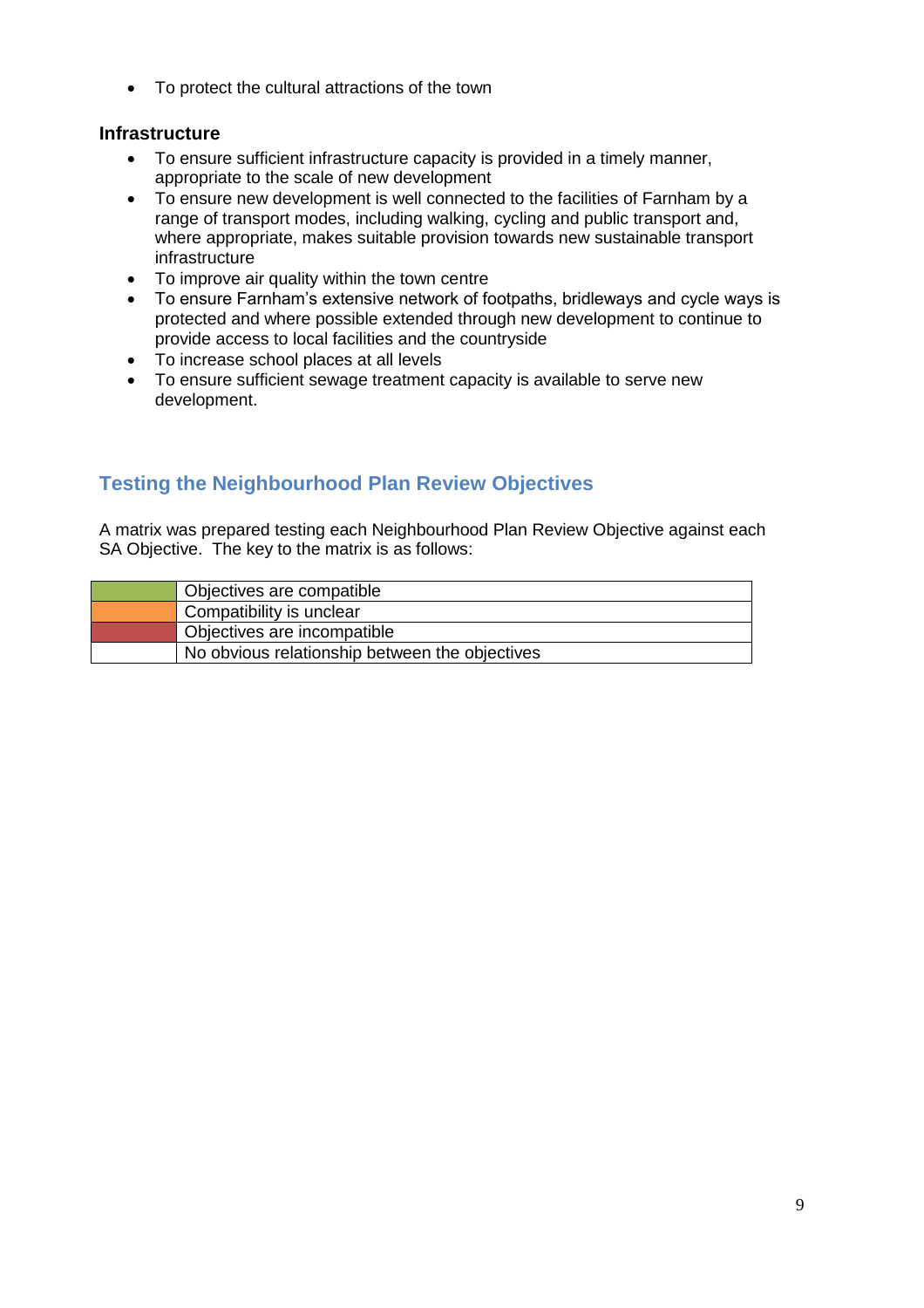|                                                | <b>Sustainability Objectives</b> |                         |                    |                       |           |                     |           |                             |          |                   |                |          |
|------------------------------------------------|----------------------------------|-------------------------|--------------------|-----------------------|-----------|---------------------|-----------|-----------------------------|----------|-------------------|----------------|----------|
|                                                |                                  |                         |                    |                       |           |                     |           |                             |          |                   |                |          |
| <b>Objectives</b><br>Neighbourhood Plan Review | Homes                            | Open Space<br>andscape/ | Employment/Centres | Transport/Air Quality | Amenities | <b>Biodiversity</b> | Character | Water Resources/<br>Quality | Flooding | Energy Efficiency | Climate Change | Heritage |
| $\mathbf 1$                                    |                                  |                         |                    |                       |           |                     |           |                             |          |                   |                |          |
| $\overline{2}$                                 |                                  |                         |                    |                       |           |                     |           |                             |          |                   |                |          |
| $\overline{3}$                                 |                                  |                         |                    |                       |           |                     |           |                             |          |                   |                |          |
| $\overline{4}$                                 |                                  |                         |                    |                       |           |                     |           |                             |          |                   |                |          |
| $\overline{5}$                                 |                                  |                         |                    |                       |           |                     |           |                             |          |                   |                |          |
| $\overline{6}$                                 |                                  |                         |                    |                       |           |                     |           |                             |          |                   |                |          |
| $\overline{7}$                                 |                                  |                         |                    |                       |           |                     |           |                             |          |                   |                |          |
| $\overline{8}$                                 |                                  |                         |                    |                       |           |                     |           |                             |          |                   |                |          |
| $\overline{9}$                                 |                                  |                         |                    |                       |           |                     |           |                             |          |                   |                |          |
| 10                                             |                                  |                         |                    |                       |           |                     |           |                             |          |                   |                |          |
| $\frac{11}{12}$<br>$\frac{13}{14}$             |                                  |                         |                    |                       |           |                     |           |                             |          |                   |                |          |
|                                                |                                  |                         |                    |                       |           |                     |           |                             |          |                   |                |          |
|                                                |                                  |                         |                    |                       |           |                     |           |                             |          |                   |                |          |
|                                                |                                  |                         |                    |                       |           |                     |           |                             |          |                   |                |          |
| 15                                             |                                  |                         |                    |                       |           |                     |           |                             |          |                   |                |          |
| $\frac{16}{17}$                                |                                  |                         |                    |                       |           |                     |           |                             |          |                   |                |          |
|                                                |                                  |                         |                    |                       |           |                     |           |                             |          |                   |                |          |
| 18                                             |                                  |                         |                    |                       |           |                     |           |                             |          |                   |                |          |
| 19                                             |                                  |                         |                    |                       |           |                     |           |                             |          |                   |                |          |
| $\overline{20}$                                |                                  |                         |                    |                       |           |                     |           |                             |          |                   |                |          |
| 21                                             |                                  |                         |                    |                       |           |                     |           |                             |          |                   |                |          |
| $\overline{22}$                                |                                  |                         |                    |                       |           |                     |           |                             |          |                   |                |          |
| $\overline{23}$                                |                                  |                         |                    |                       |           |                     |           |                             |          |                   |                |          |
| 24                                             |                                  |                         |                    |                       |           |                     |           |                             |          |                   |                |          |

# **Summary of Comparison of Objectives**

The appraisal of the compatibility between the Neighbourhood Plan Review objectives and the SA objectives revealed no contradictions. Most of the Neighbourhood Plan Review Objectives are compatible with the Sustainability Objectives. Overall, it demonstrates that the Neighbourhood Plan Review Objectives are broadly sustainable. No objectives are considered to be incompatible. All of the Sustainability Objectives are addressed by the Neighbourhood Plan Review Objectives.

Overall, there is good compatibility between the Neighbourhood Plan Review objectives and the SA/ SEA objectives.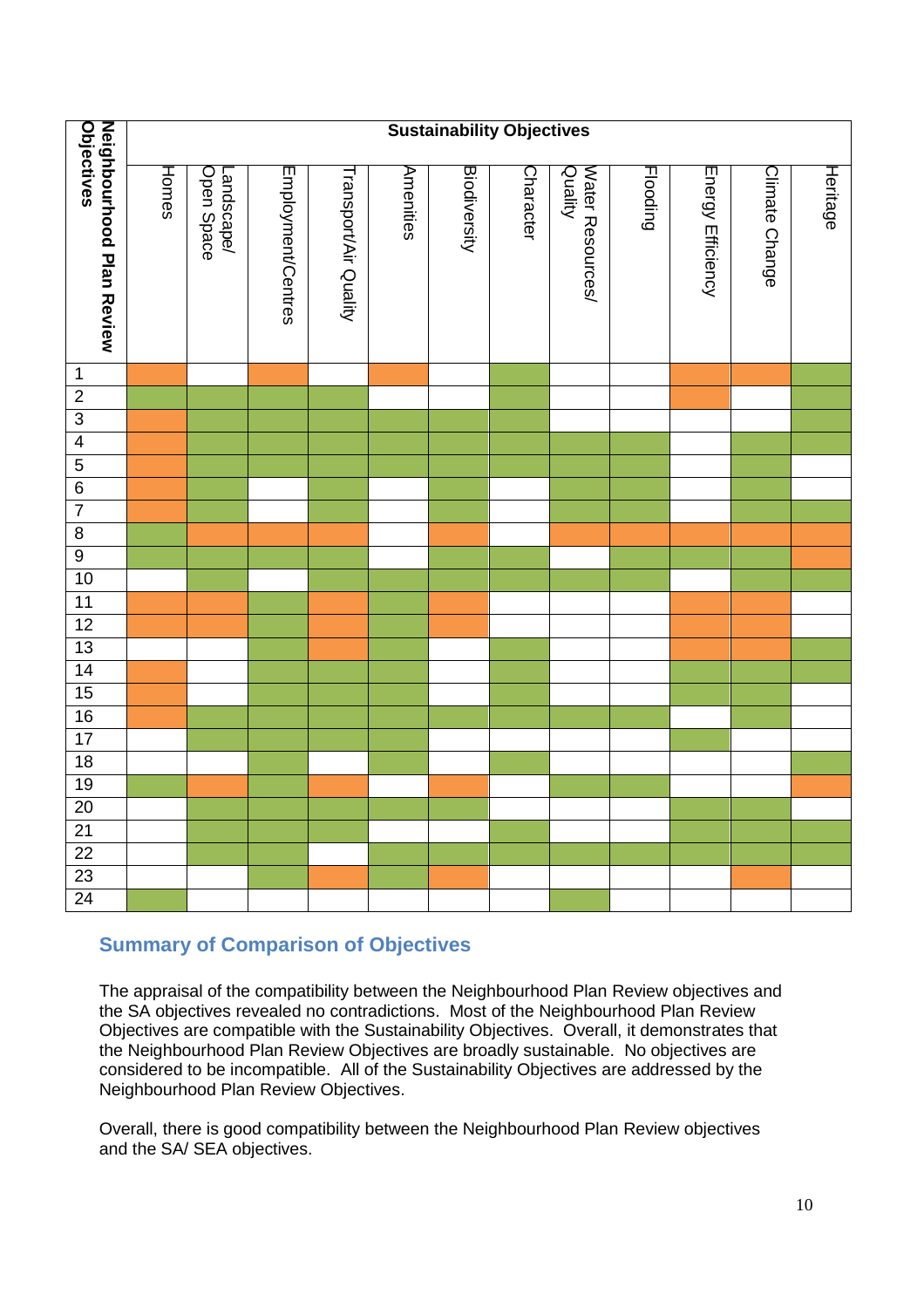# **Section 5: Sustainability Appraisal of Development Options**

The SA/ SEA describes how there has been an appraisal of development options. The SEA Directive requires the appraisal to appraise 'reasonable development alternatives'. The likely significant effects on the environment of implementing the Neighbourhhood Plan Review and reasonable alternatives taking into account the objectives and the geographical scope of the plan, should be identified, described and evaluated (Article 5(1) of the Directive).

In the light of the updated baseline situation and evidence base, and the adopted Local Plan, it has been possible to identify a number of reasonable alternative strategic approaches to planning Farnham over the period to 2032. Reasonable alternatives have been identified and appraised for the following:

- housing growth: the number of homes to be developed
- economic development growth
- strategic distribution of development at Farnham

Such options have been tested against the sustainability objectives identified in the SA/SEA.

## **Housing Growth: the number of homes to be developed**

#### **What are the reasonable alternatives?**

The Neighbourhood Plan Review should plan positively to help accommodate identified strategic housing need. The Waverley Borough Local Plan Part 1: Strategic Policies and Sites, 2018 was recently adopted ahead of preparation of the Regulation 14 Neighbourhood Plan Review. The Local Plan seeks to meet the objectively assessed housing need of at least 11,210 net additional homes within the Borough in the period from 2013 to 2032 (equivalent to at least 590 dwellings a year). Each parish is allocated a minimum number of new homes to accommodate (including homes permitted and built since April 2013 and, in the case of the main settlements such as Farnham, anticipated windfall development): Farnham's share of this provision is 2,780.

Neighbourhood plans must be in general conformity with the strategic policies of the Local Plan and should not promote less development than set out in the Local Plan. Thus an option which promotes less than 2,780 dwellings is not a reasonable alternative.

Both the Borough's and Farnham's housing requirement is expressed as a minimum number of homes and thus it is open to the Neighbourhood Plan Review to exceed this requirement. However, the recently adopted Local Plan demonstrates how the Borough can meet its housing targets across a broad range of settlements without requiring additional housing at Farnham. In addition, Farnham is within the buffer zone of the Thames Basin Heath SPA and the retained South East Plan Policy NRM6 states that priority should be given to directing development to those areas where potential adverse effects can be avoided without the need for mitigation measures. In order to comply with this policy, housing to meet the strategic housing need of the Borough should generally be directed away from Farnham. Significantly exceeding 2,780 new dwellings in Farnham would therefore not comply with retained South East Plan Policy NRM6 or the strategic distribution of development in the adopted Local Plan – Part 1 and is therefore not a reasonable option at this time.

Thus meeting the housing requirement of 2,780 dwellings currently represents the only reasonable alternative for the number of new homes within the Plan area **(Alternative 1.1)**.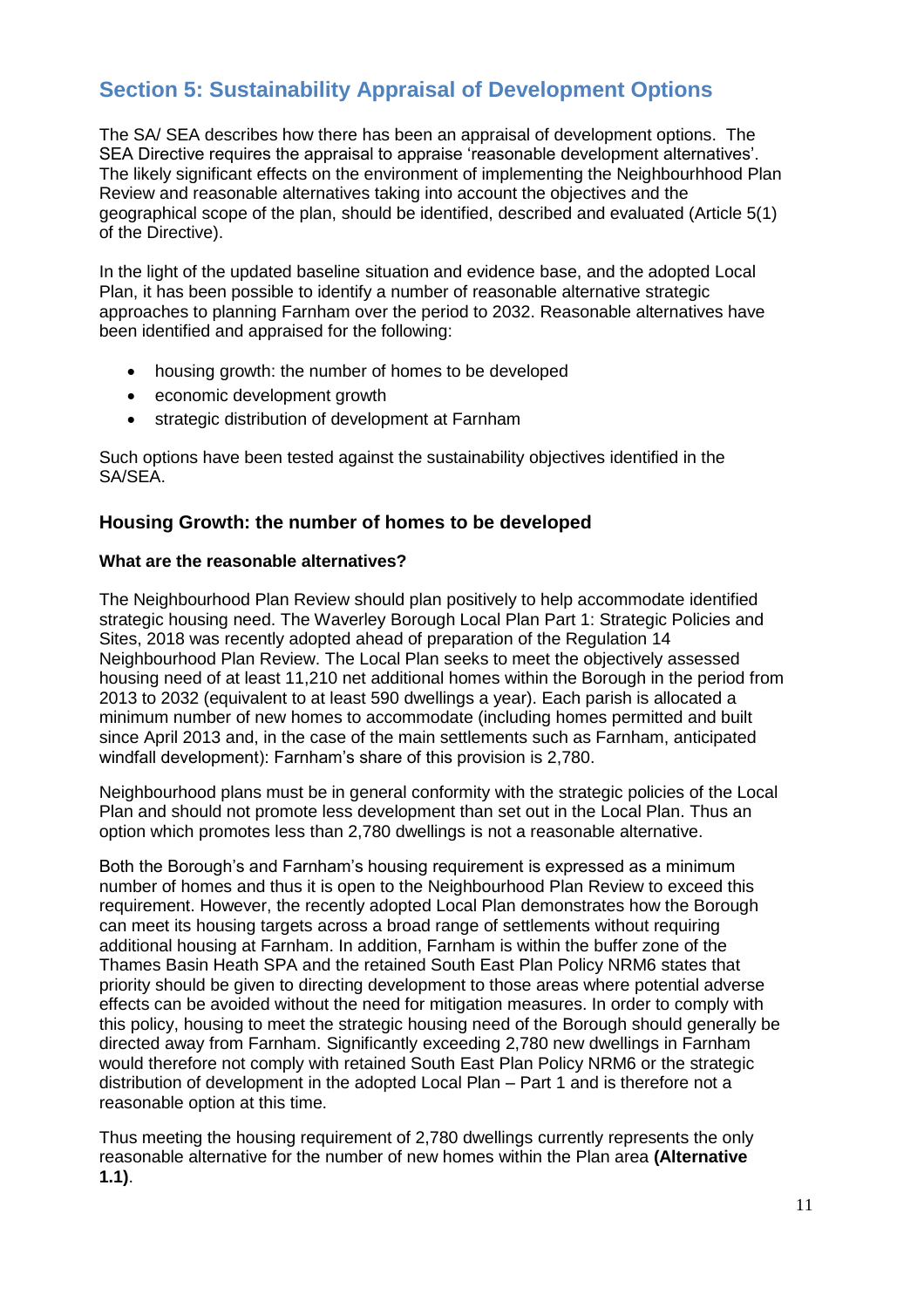# **Appraisal of Housing Development Alternative**

It is necessary for the SA/ SEA to examine the impacts of the reasonable alternative against the SA/ SEA objectives.

*SA/ SEA objectives*

| <b>Housing Growth Alternative</b>                         | <b>Alternative 1.1</b><br>Approximately<br>2,780 new<br>homes within<br>the Plan area |
|-----------------------------------------------------------|---------------------------------------------------------------------------------------|
| <b>SA/ SEA Objective</b>                                  |                                                                                       |
| 1 To ensure that everyone has the opportunity to live in  | $^{++}$                                                                               |
| a decent and affordable home of the appropriate size,     |                                                                                       |
| type and tenure.                                          |                                                                                       |
| 2 To protect, enhance and make accessible for             | ?                                                                                     |
| enjoyment, the town's open spaces and high quality and    |                                                                                       |
| sensitive landscape and prevent the coalescence of        |                                                                                       |
| settlements.                                              |                                                                                       |
| 3 To promote opportunities for employment within the      | $\ddot{}$                                                                             |
| Town and support Farnham town centre, local               |                                                                                       |
| businesses and tourism.                                   |                                                                                       |
| 4 To reduce the need to travel by car for local journeys, |                                                                                       |
| reduce road congestion, improve air quality and improve   |                                                                                       |
| and promote travel by cycle and on foot within the        |                                                                                       |
| Town.                                                     |                                                                                       |
| 5 To ensure adequate amenities for local residents,       | ?                                                                                     |
| including health, education, local shopping and leisure   |                                                                                       |
| facilities.                                               |                                                                                       |
| 6 To conserve and enhance biodiversity and prevent        | ?                                                                                     |
| any significant adverse effect on sites of national and   |                                                                                       |
| international importance.                                 |                                                                                       |
| 7 To ensure development complements the character of      | ?                                                                                     |
| the town's individual neighbourhoods.                     |                                                                                       |
| 8 To maintain and improve the water quality of the        | 7                                                                                     |
| Town's watercourses and to achieve sustainable water      |                                                                                       |
| resources management.                                     |                                                                                       |
| 9 To reduce and manage the risk of flooding and any       | ?                                                                                     |
| consequential harmful impacts to public wellbeing, the    |                                                                                       |
| local economy and the environment.                        |                                                                                       |
| 10 To increase energy efficiency and the proportion of    | ?                                                                                     |
| energy generated from renewable sources in the Town       |                                                                                       |
| and to utilize sustainably produced and local products in |                                                                                       |
| new developments where possible.                          |                                                                                       |
| 11 To reduce the Town's impact on climate change and      |                                                                                       |
| prepare the community and environment for its impacts.    |                                                                                       |
| 12 To conserve and enhance the historic environment,      | ?                                                                                     |
| heritage assets and their settings and the distinctive    |                                                                                       |
| built heritage of the area.                               |                                                                                       |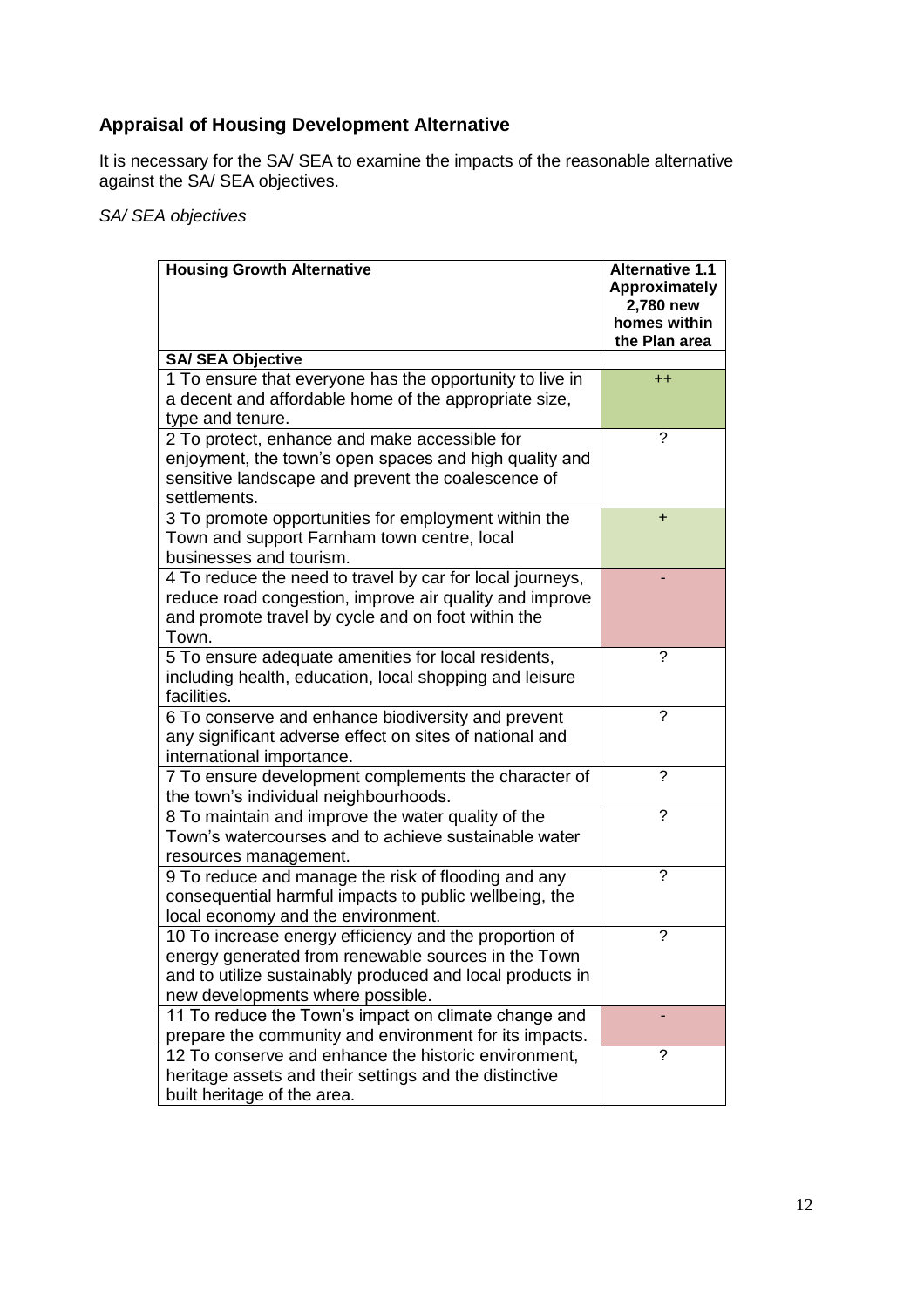| <b>SCORE</b>                       | <b>DESCRIPTION</b>                                            | <b>SYMBOL</b> |
|------------------------------------|---------------------------------------------------------------|---------------|
| <b>Significant Positive Effect</b> | The development alternative contributes significantly to the  | $++$          |
|                                    | achievement of the objective                                  |               |
| <b>Minor Positive Effect</b>       | The development alternative contributes to the achievement of | ٠             |
|                                    | the objective but not significantly                           |               |
| <b>Neutral</b>                     | The development alternative does not have any effect on the   | $\Omega$      |
|                                    | achievement of the objective                                  |               |
| <b>Minor Negative Effect</b>       | The development alternative detracts from the achievement of  |               |
|                                    | the objective but not significantly                           |               |
| <b>Significant Negative Effect</b> | The development alternative detracts significantly from the   |               |
|                                    | achievement of the objective                                  |               |
| No Relationship                    | There is no clear relationship between the development        |               |
|                                    | alternative and the achievement of the objective or the       |               |
|                                    | relationship is negligible                                    |               |
| Uncertain                          | The effect on the objective is uncertain and subject to       | ?             |
|                                    | implementation                                                |               |

## **Which is the most sustainable alternative?**

There is only one reasonable alternative for the number of new homes within the Plan area to evaluate in this instance. Clearly Alternative 1.1 contributes significantly to the achievement of ensuring the delivery of decent and affordable homes of the appropriate size, type and tenure and this would have a significant positive effect on this objective. This option would have short term employment benefits and could help support Farnham town centre and local businesses creating a minor positive effect on this objective. The amount of housing included within Alternative 1.1 reduces the potential negative environmental impacts particularly on the Thames Basin Heaths SPA. However the impact on open space, landscape of high value and sensitivity, coalescence, heritage assets and the floodplain will depend on the location of this quantum of development and therefore without this spatial distribution many of the impacts are uncertain. Subject to careful siting, this Alternative could have significant positive impacts on these environmental objectives. However, poorly located sites could have a significant negative impact. New development would potentially increase the need to travel by car for local journeys, increase road congestion and reduce air quality but the quantity of homes and the promotion of sustainable modes of travel should reduce this to a minor negative impact.

## **Economic Development Growth**

#### **What are the reasonable alternatives?**

The Borough Council published the borough-wide Employment Land Review Updates, 2014 and 2016 and the Town Centres Retail Study Update, 2013. The ELR recommends that in addition to providing additional B1a/b floorspace it is also important that the Borough provides a continuing supply of land suitable for B2 and B8 use classes as well as premises meeting the business needs of all sizes including SMEs in order to maintain a healthy mix of businesses. The Town Centres Retail Study Update, 2013 forecast's a potential need for 1,517 sq m floorspace (net) convenience floorspace and 14,610 sqm (net) comparison floorpace during the Plan period.

The Neighbourhood Plan Review should plan positively to help accommodate identified strategic business need. The Waverley Borough Local Plan Part 1: Strategic Policies and Sites, 2018, signals the need for the sustainable redevelopment, intensification and/or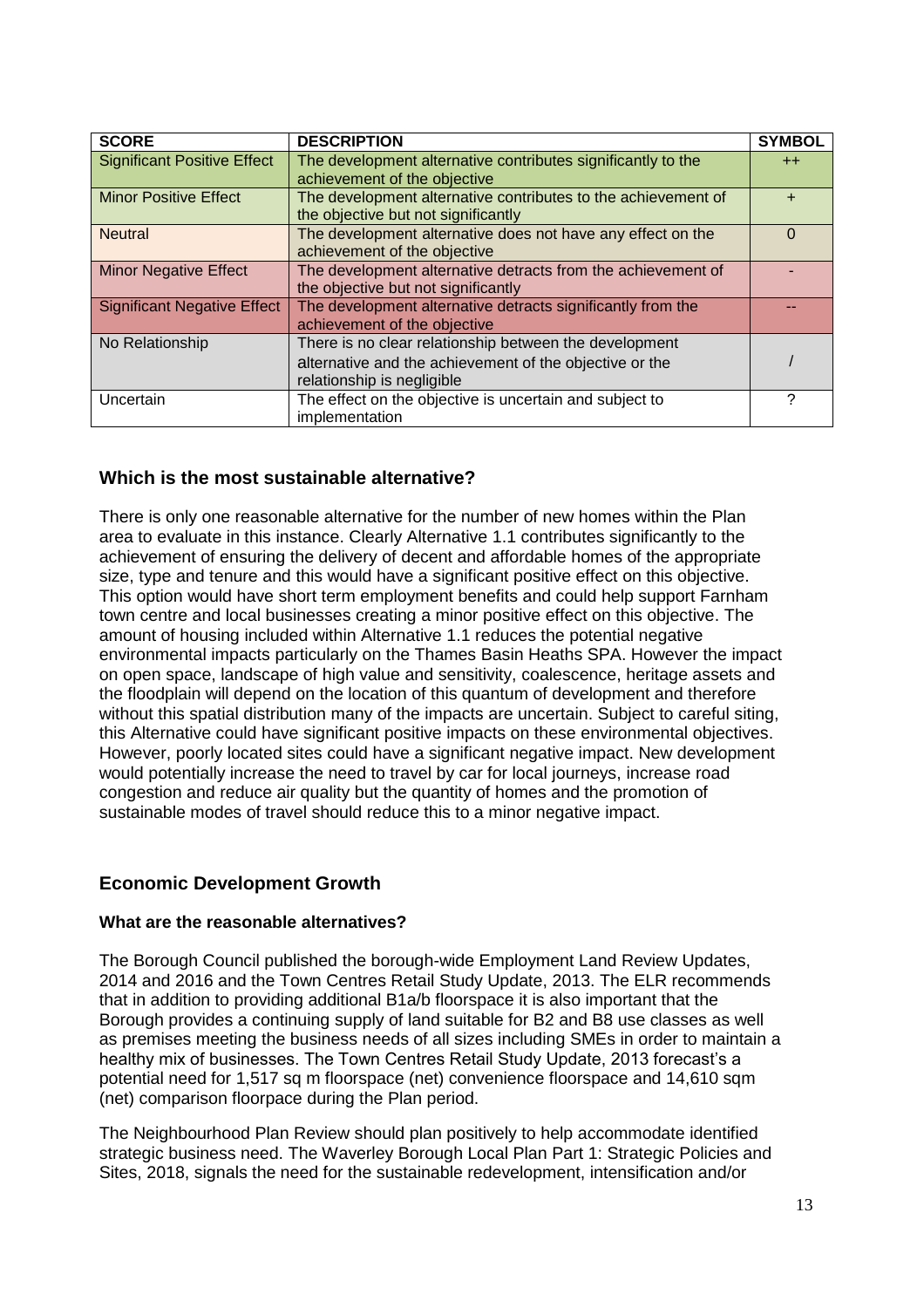expansion of sites presently used for employment uses; supporting the town centre; the re-use and conversion of existing rural buildings; tourism and a new site on Land off Water Lane, Farnham within the Plan area. Helping to **meet the economic needs of the Borough by following the policy Approach of the Local Plan – Part 1** represents a reasonable alternative for the Neighbourhood Plan Review (**Alternative 2.1**).

Unlike housing development, business growth is not limited by SANG and the quantum distribution of business floorspace is not specified in the Local Plan Part 1. An alternative option may be to **significantly exceed the projected economic development needs in Farnham (Alternative 2.2).** 

# **Appraisal of Economic Development Alternatives**

It is necessary for the SA/ SEA to examine the impacts of each alternative to assist the Town Council in selecting the appropriate economic development growth. The alternatives are tested against the SA/ SEA objectives.

#### *SA/ SEA objectives*

| <b>Economic Development Alternatives</b>                                                                                                                                            | <b>Alternative 2.1</b><br><b>Assist meeting</b><br>the economic<br>needs of the<br>Borough by<br>following the<br>policy<br>approach of<br>the Local Plan<br>- Part 1 | <b>Alternative 2.2</b><br><b>Significantly</b><br>exceed the<br>projected<br>economic<br>development<br>needs in<br><b>Farnham</b> |
|-------------------------------------------------------------------------------------------------------------------------------------------------------------------------------------|-----------------------------------------------------------------------------------------------------------------------------------------------------------------------|------------------------------------------------------------------------------------------------------------------------------------|
| <b>SA/ SEA Objective</b>                                                                                                                                                            |                                                                                                                                                                       |                                                                                                                                    |
| 1 To ensure that everyone has the opportunity<br>to live in a decent and affordable home of the<br>appropriate size, type and tenure.                                               | $\mathbf 0$                                                                                                                                                           | $\mathbf 0$                                                                                                                        |
| 2 To protect, enhance and make accessible<br>for enjoyment, the town's open spaces and<br>high quality and sensitive landscape and<br>prevent the coalescence of settlements.       | $\ddot{}$                                                                                                                                                             |                                                                                                                                    |
| 3 To promote opportunities for employment<br>within the Town and support Farnham town<br>centre, local businesses and tourism.                                                      | $++$                                                                                                                                                                  | $++$                                                                                                                               |
| 4 To reduce the need to travel by car for local<br>journeys, reduce road congestion, improve air<br>quality and improve and promote travel by<br>cycle and on foot within the Town. |                                                                                                                                                                       |                                                                                                                                    |
| 5 To ensure adequate amenities for local<br>residents, including health, education, local<br>shopping and leisure facilities.                                                       | $\ddot{}$                                                                                                                                                             | $\ddot{}$                                                                                                                          |
| 6 To conserve and enhance biodiversity and<br>prevent any significant adverse effect on sites<br>of national and international importance.                                          | $\ddot{}$                                                                                                                                                             |                                                                                                                                    |
| 7 To ensure development complements the<br>character of the town's individual<br>neighbourhoods.                                                                                    | $+$                                                                                                                                                                   |                                                                                                                                    |
| 8 To maintain and improve the water quality of<br>the Town's watercourses and to achieve<br>sustainable water resources management.                                                 | $\gamma$                                                                                                                                                              | $\gamma$                                                                                                                           |
| 9 To reduce and manage the risk of flooding                                                                                                                                         |                                                                                                                                                                       |                                                                                                                                    |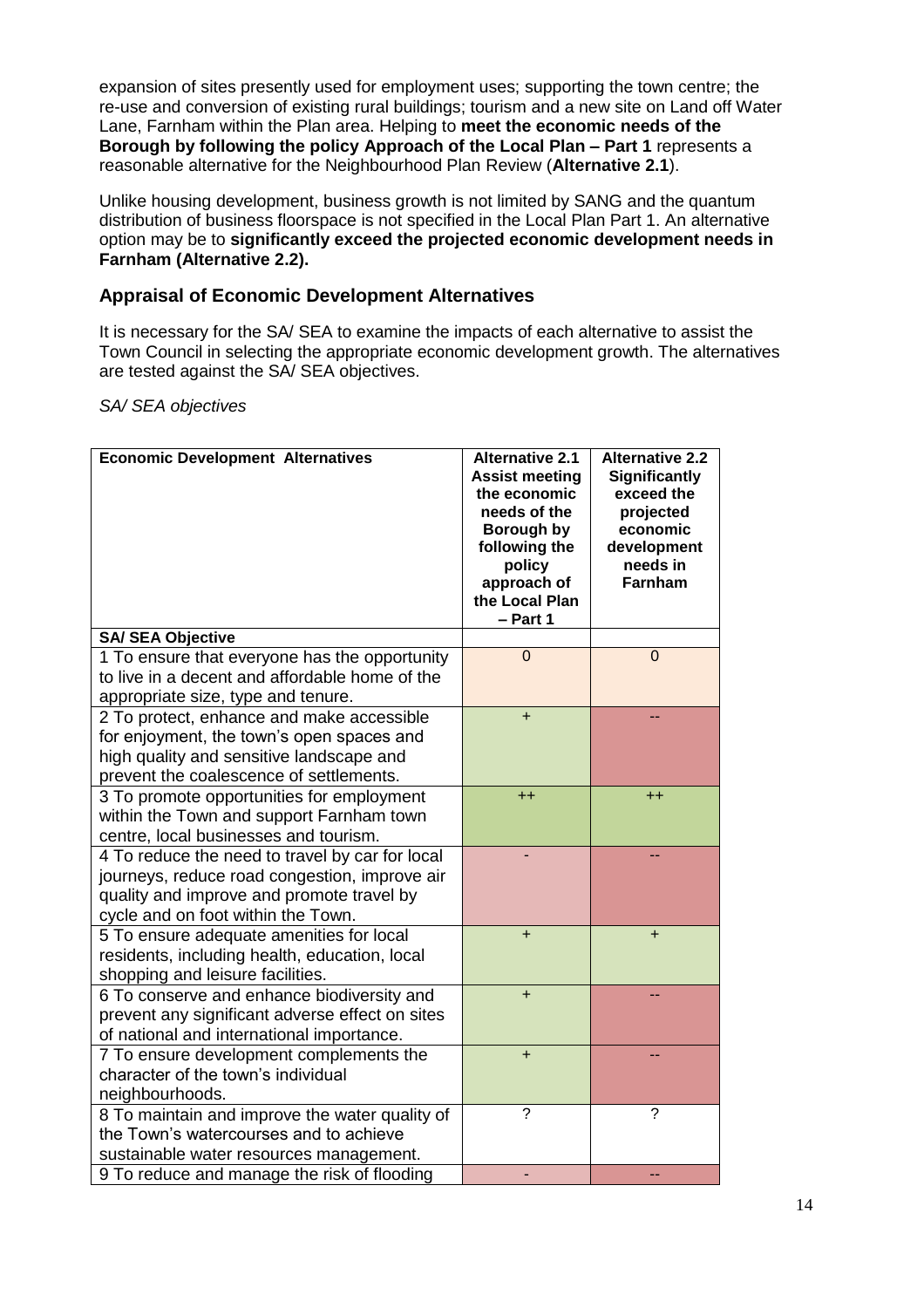| and any consequential harmful impacts to<br>public wellbeing, the local economy and the<br>environment.                                                                                                           |   |   |
|-------------------------------------------------------------------------------------------------------------------------------------------------------------------------------------------------------------------|---|---|
| 10 To increase energy efficiency and the<br>proportion of energy generated from<br>renewable sources in the Town and to utilize<br>sustainably produced and local products in<br>new developments where possible. | 2 | ႒ |
| 11 To reduce the Town's impact on climate<br>change and prepare the community and<br>environment for its impacts.                                                                                                 |   |   |
| 12 To conserve and enhance the historic<br>environment, heritage assets and their settings<br>and the distinctive built heritage of the area.                                                                     |   |   |

| <b>SCORE</b>                       | <b>DESCRIPTION</b>                                                                                                                              | <b>SYMBOL</b> |
|------------------------------------|-------------------------------------------------------------------------------------------------------------------------------------------------|---------------|
| <b>Significant Positive Effect</b> | The development alternative contributes significantly to the<br>achievement of the objective                                                    | $++$          |
| <b>Minor Positive Effect</b>       | The development alternative contributes to the achievement of<br>the objective but not significantly                                            | ÷             |
| <b>Neutral</b>                     | The development alternative does not have any effect on the<br>achievement of the objective                                                     | $\Omega$      |
| <b>Minor Negative Effect</b>       | The development alternative detracts from the achievement of<br>the objective but not significantly                                             |               |
| <b>Significant Negative Effect</b> | The development alternative detracts significantly from the<br>achievement of the objective                                                     |               |
| No Relationship                    | There is no clear relationship between the development<br>alternative and the achievement of the objective or the<br>relationship is negligible |               |
| Uncertain                          | The effect on the objective is uncertain and subject to<br>implementation                                                                       | 2             |

## **Which is the most sustainable alternative?**

Clearly Alternatives 2.1 and 2.2 development alternatives contribute significantly to the achievement of promoting opportunities for employment within the Town and supporting Farnham town centre, local businesses and tourism and both alternatives would have a significant positive effect on this objective.

Alternative 2.1 by following the policy approach of the Local Plan of retaining and intensifying the use of existing sites; reinforcing the town and neighbourhood centres and allocating a single greenfield site should be able to protect open spaces; coalescence; high quality and sensitive landscape; biodiversity; the character of the town's individual neighbourhoods and the area's historic environment, including the Town Centre Conservation Area. In addition, there should be minor positive benefits to ensuring adequate amenities for local residents, including local shopping. Some of the existing economic development areas are located within Flood Zone 3 but the relatively limited amount of change is likely to lead to a minor negative effect on this objective. By balancing economic and housing development, Alternative 2.1 is likely to have a minor negative impact on transport and air quality objectives and consequently climate change.

Alternative 2.2 would be likely to have a significant adverse effect on the achievement of all environmental objectives. As the opportunities for allocating brownfield sites have been maximised, significant new development would have to rely on greenfield sites where the impact on high quality and sensitive landscapes, coalescence; biodiversity and the floodplain would inevitably be greater with a significant negative effect expected on these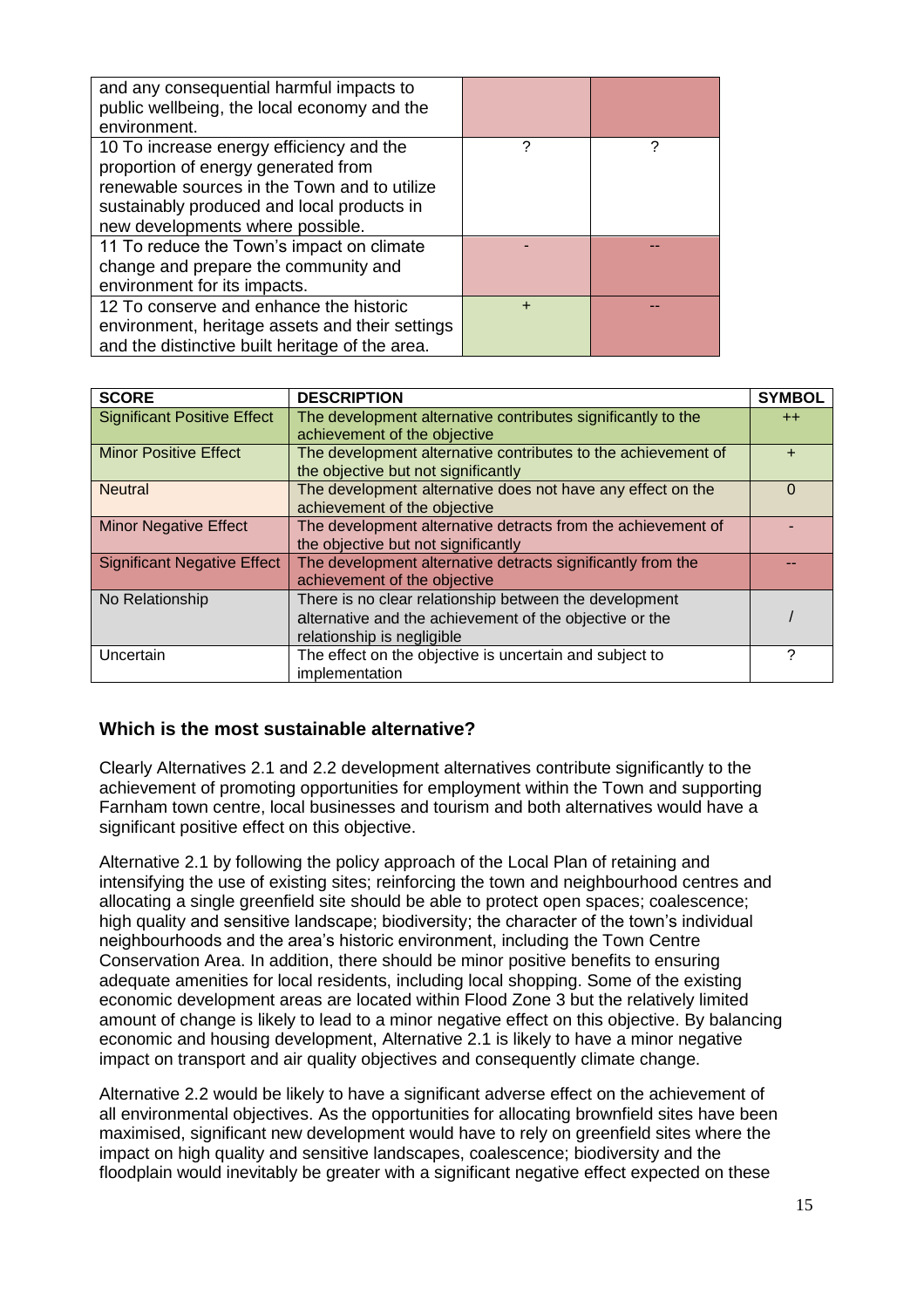objectives. In addition, the growth of significant economic development beyond the growth of housing enabled by the Plan Review would be likely to result in in-commuting to the detriment of transport and air quality objectives. Overall this alternative is likely to have a significant negative effect on climate change.

In conclusion, Alternatives 2.1 and 2.2 can be shown to have a significant positive effect on promoting opportunities for employment within the town and supporting Farnham town centre, local businesses and tourism. The amount of economic development included within Alternative 2.1 means that significant negative environmental impacts can be avoided with some minor positive effects on a range of environmental objectives and minor negative effects likely to travel by car and air pollution, flooding and climate change. In contrast, Alternative 2.2 would have significant negative impacts on a wide range of environmental objectives. In addition, without significant additional housing growth (which in turn would also have significant negative impacts on environmental objectives) there would be likely to be significant negative impacts on reducing the need to travel by car and air quality.

For the reasons set out above, the preferred alternative for the Neighbourhood Plan Review is following the policy approach of the Local Plan of the redevelopment, intensification and/or expansion of sites presently used for employment uses; the re-use and conversion of existing rural buildings; tourism and a new site on Land off Water Lane, Farnham.

## **Strategic distribution of development at Farnham**

#### **What are the reasonable alternatives?**

It is assumed that the preferred housing growth option of approximately 2,780 new homes and economic growth from redevelopment, intensification and/or expansion of sites presently used for employment uses; supporting the town centre; the re-use and conversion of existing rural buildings; tourism and a new site on Land off Water Lane outlined in the SA/SEA will provide the basis for the Farnham Neighbourhood Plan Review.

The made Farnham Neighbourhood Plan facilitates approximately 2,201 new homes in the period 2013 to 2031. Already in the first 5 years good progress is being made towards this target with 1,505 dwellings completed or committed through planning permissions. By definition, the precise location of windfalls cannot be predicted but clear trends indicate that 363 dwellings can be expected on windfall sites across the Plan area. Thus, 1,868 dwellings are already committed or predicted. In addition, sites with a capacity of 620 dwellings are allocated in the made Neighbourhood Plan. Economic growth is already committed in the made Neighbourhood Plan through the redevelopment, intensification and/or expansion of sites presently used for employment uses; the re-use and conversion of existing rural buildings; tourism and a new site on Land off Water Lane. For this reason, the strategic distribution of development at Farnham is already largely determined by commitments.

A number of brownfield sites have been promoted though a Call for Sites exercise conducted since the Neighbourhood Plan was made. One reasonable alternative could therefore involve maximising brownfield development sites with no development on greenfield sites located beyond the Built Up Area Boundary in the made Neighbourhood Plan.

Given the sites promoted for housing development, there are a number of greenfield sites beyond the Built Up Area Boundary of the made Neighbourhood Plan which could be allocated to meet the residual housing need of the Neighbourhood Plan Review. Locating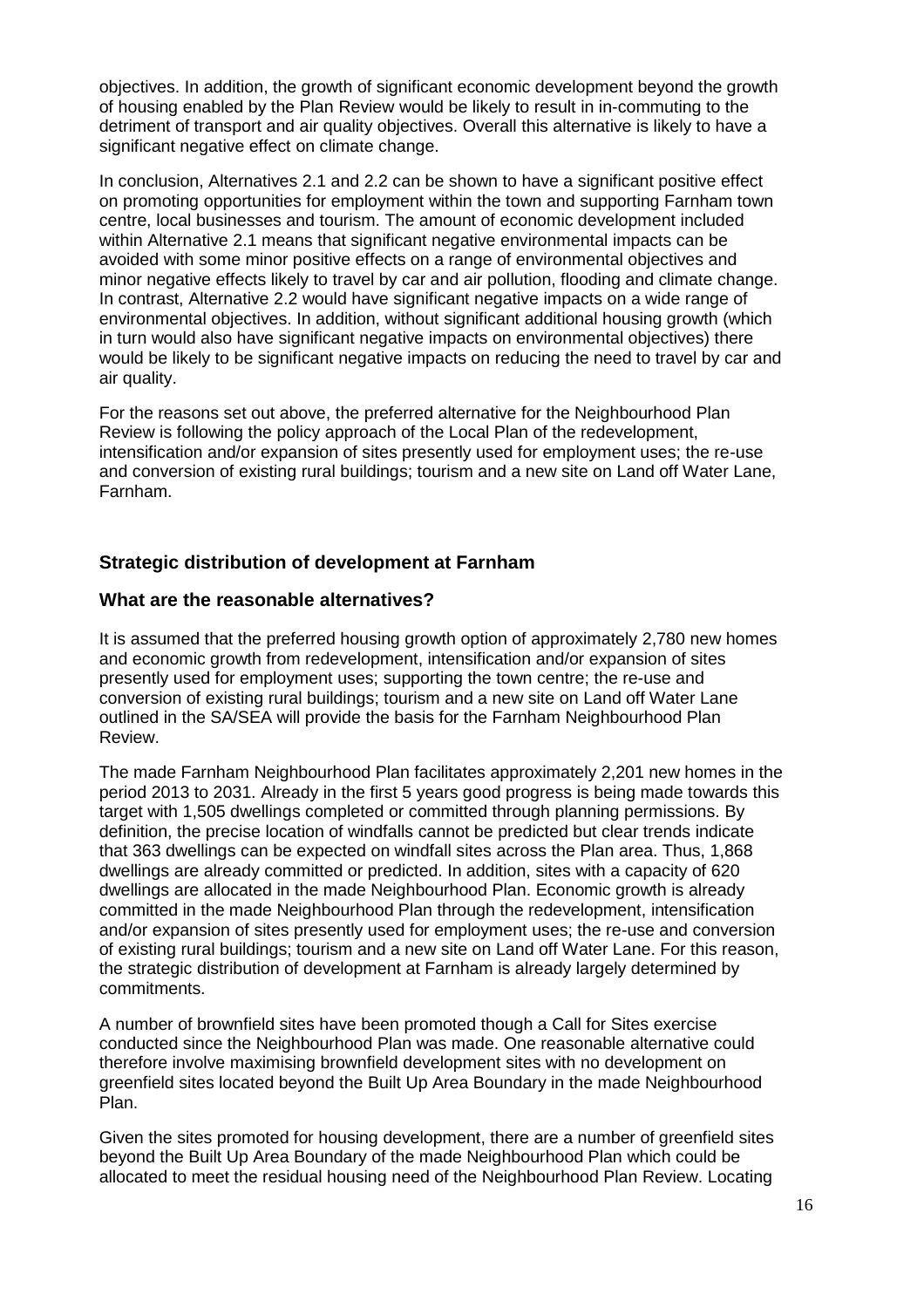development on greenfield sites at the periphery of Farnham is another alternative development option.

Given the sites promoted for housing, there appears to be one broad location where all the residual new development could be clustered: to the north, east, west and/or south of Badshot Lea. This represents a third alternative focused on greenfield development around Badshot Lea with less emphasis on brownfield opportunities.

A range of alternatives associated with the preferred levels of growth therefore appear to be feasible in terms of distributing new development at Farnham:

#### **Alternative 3.1 - Maximise Farnham's brownfield development opportunities with no development on greenfield sites beyond the Built Up Area Boundary**

**Alternative 3.2 - Focus dispersed development on greenfield sites at the periphery of Farnham**

#### **Alternative 3.3 - Focus development in a single growth area of Badshot Lea**

#### **Appraisal of Development Options**

It is necessary for the SA/ SEA to examine the impacts of each alternative to assist the Town Council in selecting the appropriate strategic distribution of development at Farnham. The alternatives are tested against the SA/ SEA objectives.

#### **Appraisal of Development Options**

It is necessary for the SA/ SEA to examine the impacts of each alternative to assist the Town Council in selecting the appropriate strategic distribution of development at Farnham. The alternatives are tested against the SA/ SEA objectives.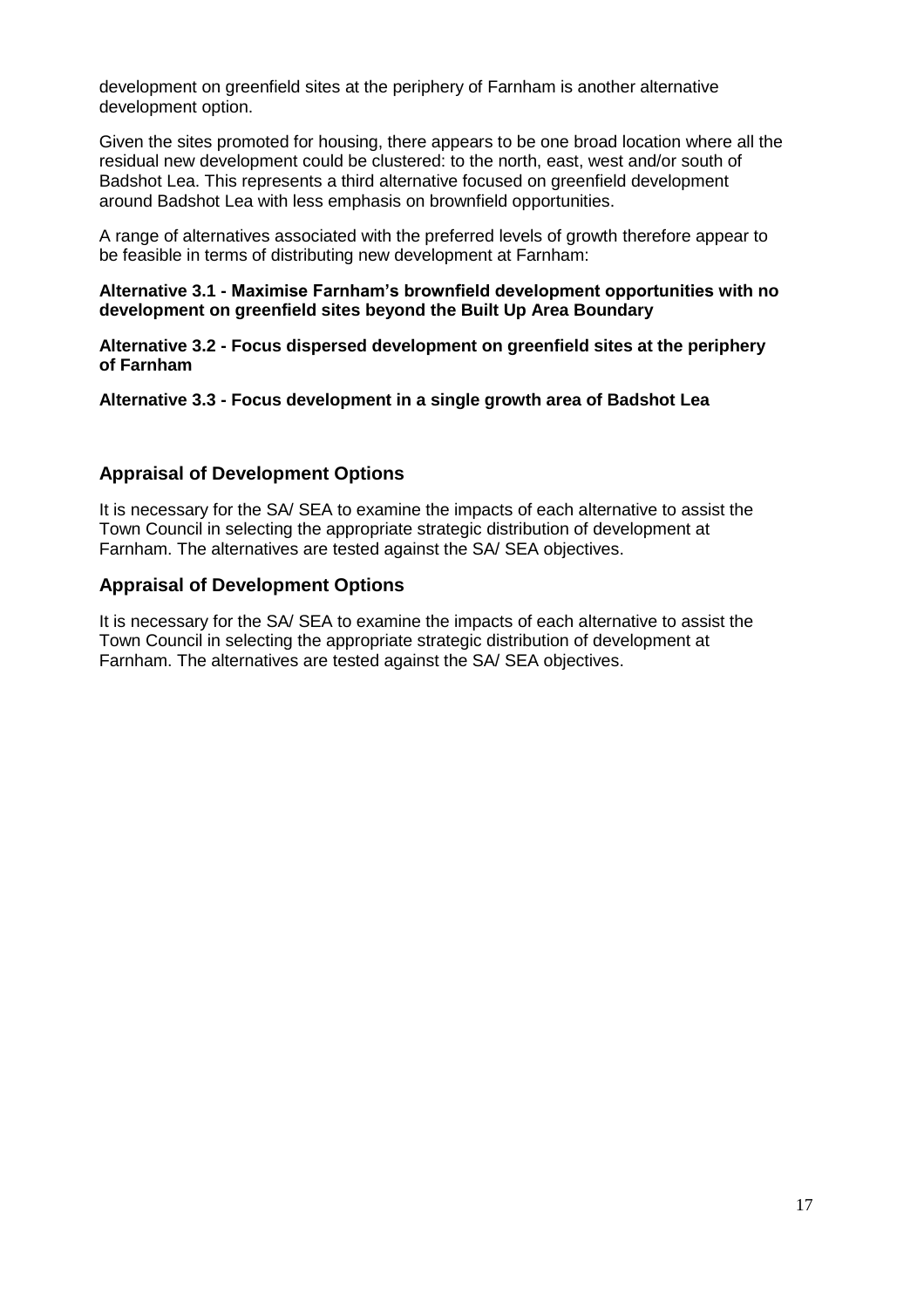| Strategic distribution of development at<br><b>Farnham Alternatives</b>       | <b>Alternative 3.1</b><br>- Maximise<br>Farnham's<br>brownfield<br>development<br>opportunities<br>with no<br>development<br>on greenfield<br>sites beyond<br>the Built Up<br><b>Area Boundary</b> | <b>Alternative 3.2</b><br>- Focus<br>dispersed<br>development<br>on greenfield<br>sites at the<br>periphery of<br>Farnham | <b>Alternative 3.3</b><br><b>Focus</b><br>development in<br>a single growth<br>area of<br><b>Badshot Lea</b> |
|-------------------------------------------------------------------------------|----------------------------------------------------------------------------------------------------------------------------------------------------------------------------------------------------|---------------------------------------------------------------------------------------------------------------------------|--------------------------------------------------------------------------------------------------------------|
| <b>SA/ SEA Objective</b>                                                      |                                                                                                                                                                                                    |                                                                                                                           |                                                                                                              |
| 1 To ensure that everyone has the opportunity                                 | $++$                                                                                                                                                                                               | $++$                                                                                                                      | $\ddot{}$                                                                                                    |
| to live in a decent and affordable home of the                                |                                                                                                                                                                                                    |                                                                                                                           |                                                                                                              |
| appropriate size, type and tenure.                                            |                                                                                                                                                                                                    |                                                                                                                           |                                                                                                              |
| 2 To protect, enhance and make accessible                                     | $++$                                                                                                                                                                                               | --                                                                                                                        |                                                                                                              |
| for enjoyment, the town's open spaces and                                     |                                                                                                                                                                                                    |                                                                                                                           |                                                                                                              |
| high quality and sensitive landscape and                                      |                                                                                                                                                                                                    |                                                                                                                           |                                                                                                              |
| prevent the coalescence of settlements.                                       |                                                                                                                                                                                                    |                                                                                                                           |                                                                                                              |
| 3 To promote opportunities for employment                                     | $++$                                                                                                                                                                                               | $\ddot{}$                                                                                                                 | $\ddot{}$                                                                                                    |
| within the Town and support Farnham town                                      |                                                                                                                                                                                                    |                                                                                                                           |                                                                                                              |
| centre, local businesses and tourism.                                         |                                                                                                                                                                                                    |                                                                                                                           |                                                                                                              |
| 4 To reduce the need to travel by car for local                               | $\ddot{}$                                                                                                                                                                                          | ٠.                                                                                                                        |                                                                                                              |
| journeys, reduce road congestion, improve air                                 |                                                                                                                                                                                                    |                                                                                                                           |                                                                                                              |
| quality and improve and promote travel by                                     |                                                                                                                                                                                                    |                                                                                                                           |                                                                                                              |
| cycle and on foot within the Town.                                            |                                                                                                                                                                                                    |                                                                                                                           |                                                                                                              |
| 5 To ensure adequate amenities for local                                      | $\ddot{}$                                                                                                                                                                                          | $\ddot{}$                                                                                                                 |                                                                                                              |
| residents, including health, education, local                                 |                                                                                                                                                                                                    |                                                                                                                           |                                                                                                              |
| shopping and leisure facilities.                                              |                                                                                                                                                                                                    |                                                                                                                           |                                                                                                              |
| 6 To conserve and enhance biodiversity and                                    | $++$                                                                                                                                                                                               |                                                                                                                           | $\ddot{}$                                                                                                    |
| prevent any significant adverse effect on sites                               |                                                                                                                                                                                                    |                                                                                                                           |                                                                                                              |
| of national and international importance.                                     |                                                                                                                                                                                                    |                                                                                                                           |                                                                                                              |
| 7 To ensure development complements the<br>character of the town's individual | $++$                                                                                                                                                                                               |                                                                                                                           |                                                                                                              |
| neighbourhoods.                                                               |                                                                                                                                                                                                    |                                                                                                                           |                                                                                                              |
| 8 To maintain and improve the water quality of                                | ?                                                                                                                                                                                                  | ?                                                                                                                         | ?                                                                                                            |
| the Town's watercourses and to achieve                                        |                                                                                                                                                                                                    |                                                                                                                           |                                                                                                              |
| sustainable water resources management.                                       |                                                                                                                                                                                                    |                                                                                                                           |                                                                                                              |
| 9 To reduce and manage the risk of flooding                                   |                                                                                                                                                                                                    |                                                                                                                           |                                                                                                              |
| and any consequential harmful impacts to                                      |                                                                                                                                                                                                    |                                                                                                                           |                                                                                                              |
| public wellbeing, the local economy and the                                   |                                                                                                                                                                                                    |                                                                                                                           |                                                                                                              |
| environment.                                                                  |                                                                                                                                                                                                    |                                                                                                                           |                                                                                                              |
| 10 To increase energy efficiency and the                                      | ?                                                                                                                                                                                                  | ?                                                                                                                         | ?                                                                                                            |
| proportion of energy generated from                                           |                                                                                                                                                                                                    |                                                                                                                           |                                                                                                              |
| renewable sources in the Town and to utilize                                  |                                                                                                                                                                                                    |                                                                                                                           |                                                                                                              |
| sustainably produced and local products in                                    |                                                                                                                                                                                                    |                                                                                                                           |                                                                                                              |
| new developments where possible.                                              |                                                                                                                                                                                                    |                                                                                                                           |                                                                                                              |
| 11 To reduce the Town's impact on climate                                     | $\ddot{}$                                                                                                                                                                                          |                                                                                                                           |                                                                                                              |
| change and prepare the community and                                          |                                                                                                                                                                                                    |                                                                                                                           |                                                                                                              |
| environment for its impacts.                                                  |                                                                                                                                                                                                    |                                                                                                                           |                                                                                                              |
| 12 To conserve and enhance the historic                                       | $+$                                                                                                                                                                                                | $\ddot{}$                                                                                                                 | $\ddot{}$                                                                                                    |
| environment, heritage assets and their                                        |                                                                                                                                                                                                    |                                                                                                                           |                                                                                                              |
| settings and the distinctive built heritage of the                            |                                                                                                                                                                                                    |                                                                                                                           |                                                                                                              |
| area.                                                                         |                                                                                                                                                                                                    |                                                                                                                           |                                                                                                              |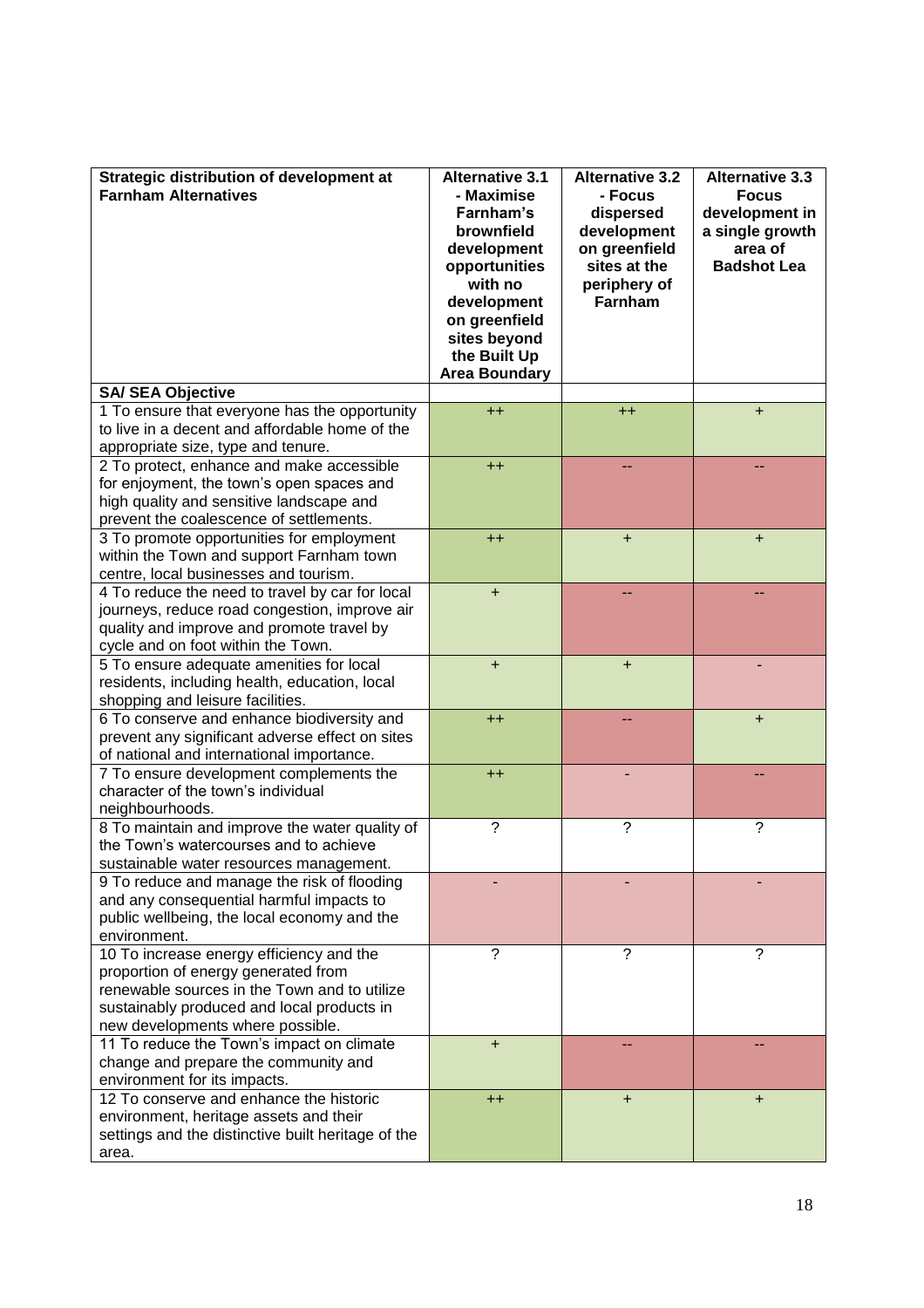| <b>SCORE</b>                       | <b>DESCRIPTION</b>                                                                                                                              | <b>SYMBOL</b> |
|------------------------------------|-------------------------------------------------------------------------------------------------------------------------------------------------|---------------|
| <b>Significant Positive Effect</b> | The development alternative contributes significantly to the<br>achievement of the objective                                                    | $++$          |
| <b>Minor Positive Effect</b>       | The development alternative contributes to the achievement of<br>the objective but not significantly                                            | $\ddot{}$     |
| <b>Neutral</b>                     | The development alternative does not have any effect on the<br>achievement of the objective                                                     | $\Omega$      |
| <b>Minor Negative Effect</b>       | The development alternative detracts from the achievement of<br>the objective but not significantly                                             |               |
| <b>Significant Negative Effect</b> | The development alternative detracts significantly from the<br>achievement of the objective                                                     |               |
| No Relationship                    | There is no clear relationship between the development<br>alternative and the achievement of the objective or the<br>relationship is negligible |               |
| Uncertain                          | The effect on the objective is uncertain and subject to<br>implementation                                                                       | ?             |

## **Which is the most sustainable alternative?**

Clearly all alternatives would have a positive effect on the delivery of housing development. This is likely to be significant in the case of Alternatives 3.1 and 3.2. Alternative 3.1 in particular would allow the use of higher densities within the urban area and close to the town centre with the opportunity to provide smaller units to help meet identified housing needs. Alternative 3.3 may be dependent on greater infrastructure investment and would be concentrated on a single area with a more limited range of locations, owners and developers to assist delivery. This may delay housing provision and therefore may be less likely to ensure the delivery of planned housing and therefore have a minor positive effect.

In relation to opportunities for employment, all options would bring short term benefits. Alternatives 3.1 would allow the redevelopment of brownfield sites within and with easy access to town centre sites. Alternatives 3.2 and 3.3 would mean development on peripheral sites more remote from the town centre and, in the case of Badshot Lea, a Neighbourhood Centre within the Plan area, and would therefore only have a minor positive effect on this objective.

By maximising brownfield development opportunities, Alternative 3.1 would have significant positive effects on protecting the town's open spaces, high quality and sensitive landscape; coalescence and biodiversity. The use of the town's brownfield sites would mean that there was the opportunity to be well related to existing amenities and facilities and the town and neighbourhood centres. This would help ensure minor positive benefits for the provision of amenities for local residents objective. As not all sites may enjoy the closest proximity to such facilities this alternative is likely to have a minor positive impact on reducing the need to travel by car. Maximising the use of brownfield sites should assist the assimilation of development within the already built up parts of the town and readily enables development to complement and potentially enhance the character of the town's individual neighbourhoods and/or the historic environment by replacing outmoded and in some cases unsightly development. This alternative would allow significant positive effects on these objectives. The recycling of brownfield land close to services and facilities with the opportunity for some landscaping should enable minor positive effects on the climate change and the travelling by sustainable means objectives.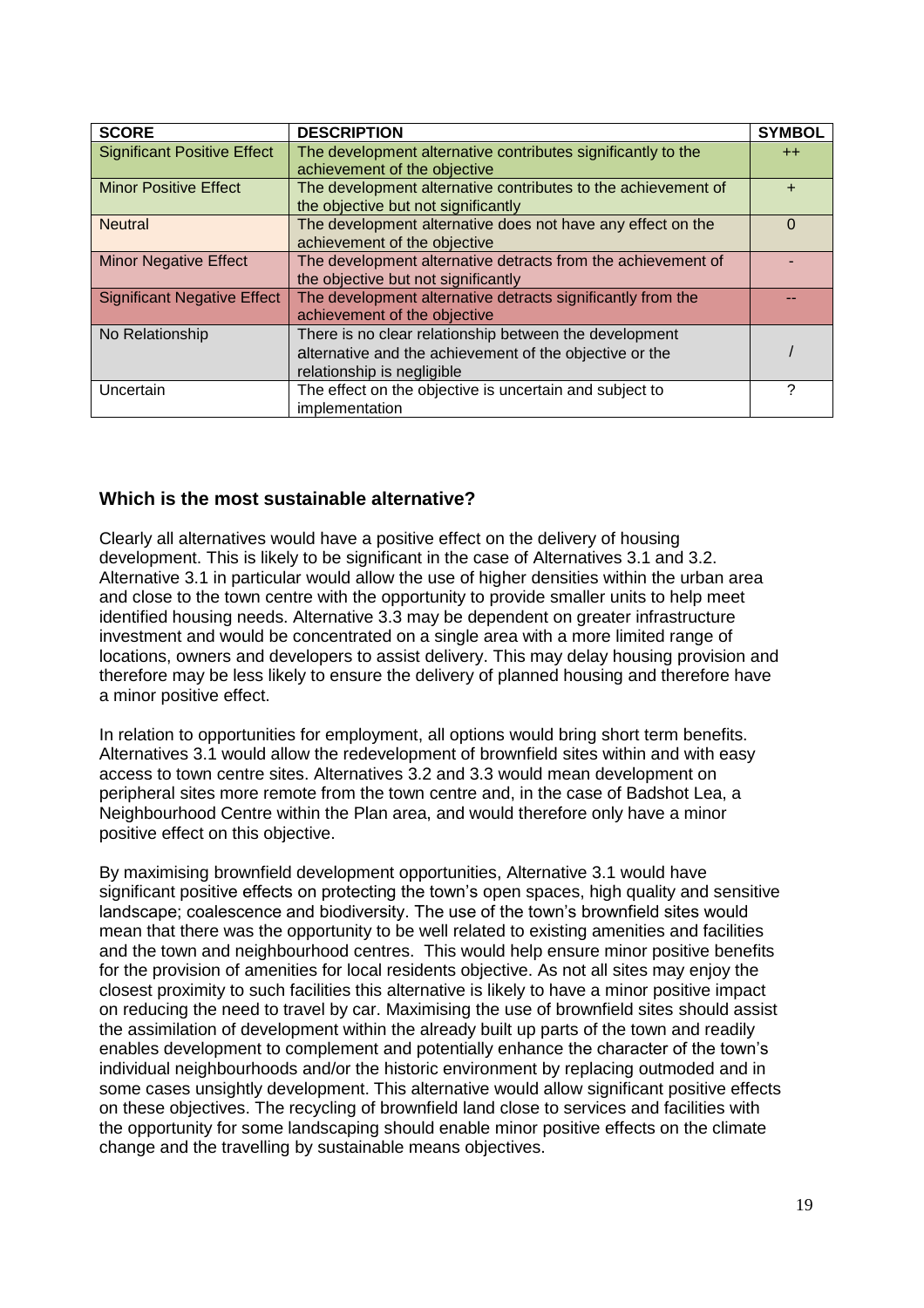Given that housing and development would be dispersed on greenfield sites at the edge of Farnham town, Alternative 3.2 potentially has significant negative effects on a range of environmental objectives including high quality and sensitive landscape; biodiversity and coalescence. The dispersed nature of development away from the town centre would result in poor accessibility to a range of modes of transport and longer journeys to amenities and the town and possibly neighbourhood centres resulting in significant negative impacts on reducing the need to travel by car and access to amenities. This, together with the potential use of sites which are partially within Flood Zone 3 would have potential significant negative effect on reducing the Town's impact on climate change. A dispersed development strategy around the edge of the town may have an adverse impact on the character of a neighbourhood but would be more likely to allow for the assimilation of development than a single growth point and therefore have only a minor negative effect on this objective.

The focus on a single growth area at Badshot Lea as presented in Alternative 3.3 would locate development at one of the furthest places from the town centre and railway station as well as the nearest neighbourhood centre within the Plan area. This would be likely to mean a significant negative effect on reduced car travel. In addition, the focus of almost all development in one location is likely to put significant pressure on amenities and consequently a potential need for investment in social and physical infrastructure. The range, scale and timing of such infrastructure, whilst retaining a viable development, may mean that this alternative would have a minor negative effect on this objective. Increased need to travel by car together with the use of sites which are partially within Flood Zone 3 would have potential significant negative effect on reducing the Town's impact on climate change. The clustering of almost all residual housing development into one of the town's distinctive areas would result in a development unable to complement the character of the area and consequently have a significant negative effect on this objective. Similarly, development would be likely to have an adverse impact on some sensitive landscapes or lead to the coalescence of settlements. Whilst containing some wildlife habitats, the area around Badshot Lea does not contain sites designated for their wildlife interest or BOAs and so there would be likely to be a minor positive effect on this objective.

All Alternatives may result in the use of sites which are partially within Flood Zone 3 and therefore all may have a minor negative effect on reducing and managing the risk of flooding.

In conclusion, Alternatives 3.2 and 3.3 have a number of significant and minor negative effects on most of the sustainability objectives whilst Alternative 3.1 is likely to have mostly significant or minor positive effects on these objectives.

For the reasons set out above, the preferred alternative for the strategic distribution of development at Farnham is to maximise Farnham's brownfield development opportunities with no development on greenfield sites beyond the Built Up Area Boundary.

# **Section 6: Sustainability Appraisal of Neighbourhood Plan Review Policies**

This section appraises the sustainability of each policy within the Regulation 14 Farnham Neighbourhood Plan Review. The matrices for each of the policies included in the Neighbourhood Plan Review can be found in Appendix 2 and are summarised in the table below. The matrices for the sites not allocated in the Neighbourhood Plan Review are included in Appendix 3.

The bottom line of the summary table below gives a score for the likely cumulative impact of the proposed Neighbourhood Plan Review policies if all policies are adopted. This is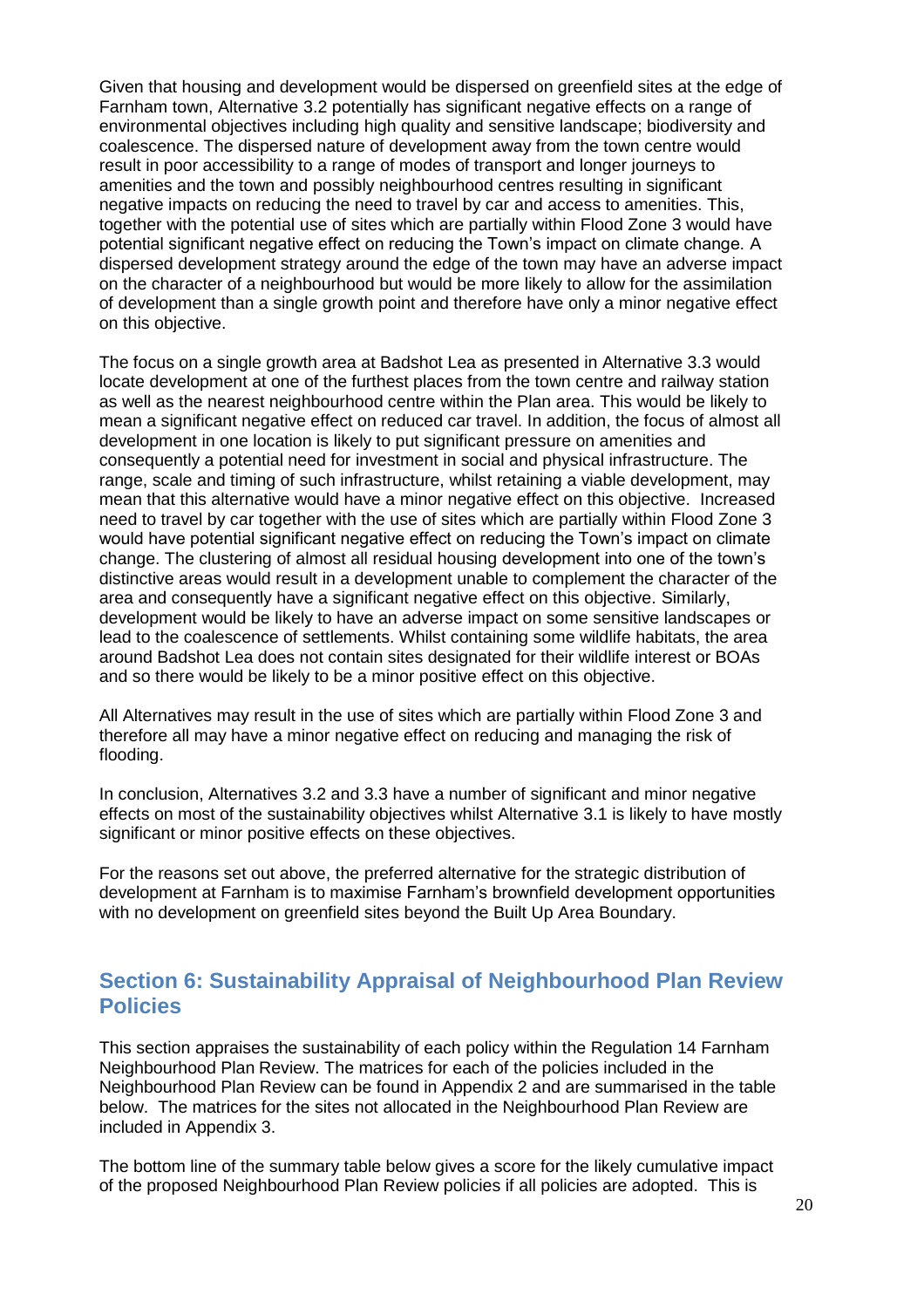calculated by considering the likely impacts of all the policies on each Sustainabilty Objective and making a judgment on the predicted combined impact of the policies. There is no formal phasing of development proposed in the Neighnourhood Plan Review, so it is unlikely that the full cumulative effects would take place until towards the end of or even beyond the Plan period.

The Sustainability Appraisal is required to identify significant impacts of the Plan Review. Significant impacts are highlighted in the table in green (positive) and red (negative).

| <b>SCORE</b>                       | <b>DESCRIPTION</b>                                            | <b>SYMBOL</b> |
|------------------------------------|---------------------------------------------------------------|---------------|
| <b>Significant Positive Effect</b> | The development alternative contributes significantly to the  | $++$          |
|                                    | achievement of the objective                                  |               |
| <b>Minor Positive Effect</b>       | The development alternative contributes to the achievement of | $\ddot{}$     |
|                                    | the objective but not significantly                           |               |
| <b>Neutral</b>                     | The development alternative does not have any effect on the   | 0             |
|                                    | achievement of the objective                                  |               |
| <b>Minor Negative Effect</b>       | The development alternative detracts from the achievement of  |               |
|                                    | the objective but not significantly                           |               |
| <b>Significant Negative Effect</b> | The development alternative detracts significantly from the   |               |
|                                    | achievement of the objective                                  |               |
| No Relationship                    | There is no clear relationship between the development        |               |
|                                    | alternative and the achievement of the objective or the       |               |
|                                    | relationship is negligible                                    |               |
| Uncertain                          | The effect on the objective is uncertain and subject to       | 7             |
|                                    | implementation                                                |               |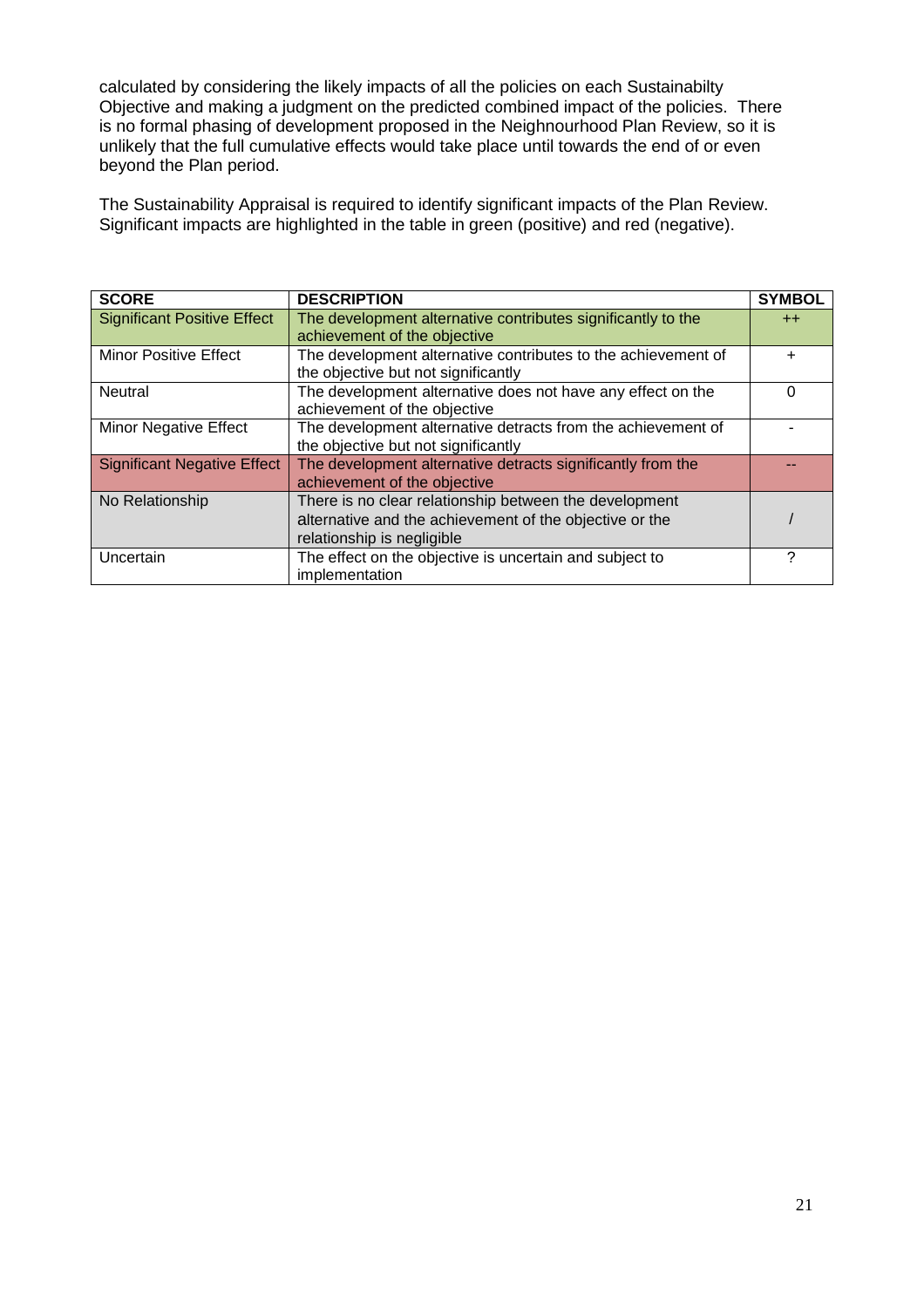| Review Policies<br>Neighbourhood Plan |                   | <b>Sustainability Objectives</b> |                            |                          |                                            |                          |                               |                            |                                  |                               |                                         |                              |                  |
|---------------------------------------|-------------------|----------------------------------|----------------------------|--------------------------|--------------------------------------------|--------------------------|-------------------------------|----------------------------|----------------------------------|-------------------------------|-----------------------------------------|------------------------------|------------------|
|                                       |                   | Homes                            | Open Space<br>-andscape/   | Employment/Centres       | Γransport/Air Quality                      | Amenities                | <b>Biodiversity</b>           | Character                  | Water Resources<br>Quality       | Flooding                      | Energy Efficiency                       | Climate Change               | Heritage         |
| Environment                           | FNP1              | $\mathbf +$                      | $\ddot{}$                  | $\ddagger$               | +                                          | 0                        | $\ddot{}$                     | $+$                        | $++$                             | $++$                          | 0                                       | ٠                            | $++$             |
|                                       | FNP <sub>2</sub>  | $\overline{?}$                   | $\ddagger$                 | $\ddagger$               | $\ddagger$                                 | $\pmb{0}$                | $\ddagger$                    | $++$                       | $\ddagger$                       | $\ddot{}$                     | $\boldsymbol{\cdot}$                    | $\ddagger$                   | $++$             |
|                                       | FNP <sub>3</sub>  | $\boldsymbol{0}$                 | $\boldsymbol{0}$           | $\ddot{}$                | $\pmb{0}$                                  | $\mathbf 0$              | $\boldsymbol{0}$              | $++$                       | $\mathbf 0$                      | $\mathbf 0$                   | $\pmb{0}$                               | 0                            | $++$             |
|                                       | FNP4              | $\mathbf 0$                      | $\mathbf 0$                | $\ddot{}$                | $\mathbf 0$                                | $\mathbf 0$              | $\boldsymbol{0}$              | $++$                       | $\mathbf 0$                      | $\mathbf 0$                   | $\mathbf 0$                             | $\mathbf 0$                  | $++$             |
|                                       | FNP <sub>5</sub>  | $\overline{\phantom{a}}$         | $\ddot{}$                  | $\ddot{}$                | $\ddot{}$                                  | $\mathbf 0$              | $\ddot{}$                     | $++$                       | $\mathbf 0$                      | $\mathbf 0$                   | $\overline{?}$                          | $\ddagger$                   | $++$             |
|                                       | FNP <sub>6</sub>  | $\overline{\phantom{a}}$         | $\ddagger$                 | $\ddagger$               | $\ddagger$                                 | $\mathbf 0$              | $\ddagger$                    | $++$                       | $\pmb{0}$                        | $\mathbf 0$                   | $\overline{?}$                          | $\ddot{}$                    | $++$             |
|                                       | FNP7              | $\overline{\phantom{a}}$         | $\ddagger$                 | $\ddagger$               | $\ddagger$                                 | $\mathbf 0$              | $\ddot{}$                     | $+$                        | 0                                | $\mathbf 0$                   | $\overline{?}$                          | $\ddagger$                   | $++$             |
|                                       | FNP8              | $\overline{\phantom{a}}$         | $\ddagger$                 | $\mathbf 0$              | $\ddot{}$                                  | $\mathbf 0$              | $\ddot{}$                     | $++$                       | $\ddot{}$                        | $\ddot{}$                     | $\mathbf 0$                             | $\ddagger$                   | $++$             |
|                                       | FNP9              | $\mathbf 0$                      | $\mathbf 0$                | $\ddot{}$                | $\mathbf 0$                                | $\mathbf 0$              | $\mathbf 0$                   | $++$                       | 0                                | $\mathbf 0$                   | $\mathbf 0$                             | 0                            | $++$             |
|                                       | FNP10             | $\blacksquare$                   | $++$                       | $\ddot{}$                | $\ddot{}$                                  | $\ddot{}$                | $++$                          | $\mathbf +$                | $\ddot{}$                        | $\ddot{}$                     | $\mathsf 0$                             | $\ddagger$                   | $++$             |
|                                       | FNP11             | $\overline{\phantom{a}}$         | $++$                       | $\overline{2}$           | $\ddot{}$                                  | $\overline{?}$           | $\ddot{}$                     | $\ddagger$                 | $\ddagger$                       | $\ddot{}$                     | $\mathsf 0$                             | $\ddagger$                   | $\pmb{0}$        |
|                                       | FNP <sub>12</sub> | $\mathbf 0$                      | $++$                       | $\ddot{}$                | $\ddot{}$                                  | $\ddot{}$                | $++$                          | $\mathbf 0$                | $\ddagger$                       | $\ddot{}$                     | $\mathsf 0$                             | $\ddagger$                   | $\ddot{}$        |
|                                       | FNP <sub>13</sub> | $\overline{?}$                   | $++$                       | $\ddot{}$                | $\ddagger$                                 | $\ddot{}$                | $++$                          | $\ddot{}$                  | $\ddot{}$                        | $\ddot{}$                     | $\mathsf{O}\xspace$                     | $\ddot{}$                    | $\ddot{}$        |
| Housing                               | FNP14a            | $++$                             | $\ddagger$                 | $\mathbf 0$              | $\ddot{\phantom{0}}$                       | $\tilde{?}$              | $\pm$                         | $\ddot{}$                  | $\ddot{\phantom{0}}$             | $\mathbf 0$                   | $\boldsymbol{?}$                        | $\boldsymbol{?}$             | $\boldsymbol{0}$ |
|                                       | FNP14b            | $++$                             | $\boldsymbol{0}$           | $\mathbf 0$              | $\overline{\phantom{0}}$                   | $\overline{?}$           | $\boldsymbol{0}$              | $\ddot{}$                  | -                                | $\overline{0}$                | $\blacksquare$                          | $\overline{\phantom{0}}$     | $\overline{0}$   |
|                                       | FNP14c            | $\ddot{}$                        | $\boldsymbol{0}$           | $\boldsymbol{0}$         | $\overline{\phantom{a}}$                   | $\overline{?}$           | $\boldsymbol{0}$              | $\ddagger$                 | -                                | $\mathbf 0$                   | $\qquad \qquad \blacksquare$            | $\qquad \qquad \blacksquare$ | $\mathbf 0$      |
|                                       | FNP14d            | $\ddot{}$                        | $\mathbf 0$                | $\blacksquare$           | $\ddot{ }$                                 | $\overline{\phantom{0}}$ | $\ddot{}$                     | $\ddot{}$                  | $\tilde{?}$                      | $\overline{?}$                | $\tilde{?}$                             | ?                            | $\mathbf 0$      |
|                                       | FNP14e            | $\mathbf +$                      | $\mathbf 0$                | $\overline{\phantom{0}}$ | $\overline{?}$                             | +                        | $\ddot{}$                     | $++$                       | $\overline{?}$                   | $\mathbf 0$                   | $\overline{?}$                          | $\overline{?}$               | $++$             |
|                                       | FNP14g            | $\ddot{}$                        | $\mathbf 0$                | $\boldsymbol{0}$         | $\qquad \qquad \blacksquare$               | $\ddagger$               | $\boldsymbol{0}$              | $\mathbf +$                | $\blacksquare$                   | $\mathbf 0$                   | $\blacksquare$                          | $\overline{\phantom{0}}$     | $\pmb{0}$        |
|                                       | FNP14i            | $++$                             | $\mathbf 0$                | $\pmb{0}$                | $\overline{\phantom{0}}$                   | $\overline{\mathcal{C}}$ | $\mathbf 0$                   | $\ddot{}$                  | $\overline{\phantom{a}}$         | $\boldsymbol{0}$              | $\overline{\phantom{a}}$                |                              | $\mathbf 0$      |
|                                       | FNP14k            | $++$                             | $\ddot{}$                  | 0                        | $\overline{\phantom{a}}$                   | $++$                     | $\Omega$                      | $\ddot{}$                  | $\gamma$                         | $\overline{0}$                | $\overline{\phantom{a}}$                | $\gamma$                     | $\ddot{}$        |
|                                       | <b>FNP14I</b>     | $++$                             | +                          | $\ddot{}$                | $\gamma$                                   | $++$                     | $\mathbf 0$                   | $\mathbf +$                | $\tilde{?}$                      | $\overline{0}$                |                                         | $\tilde{?}$                  | $\ddot{}$        |
|                                       | FNP14m            | $++$                             | ÷.                         | $\blacksquare$           | $\gamma$                                   | $\ddot{}$                | 0                             | $+$                        | $\overline{?}$                   | $\overline{0}$                | $\tilde{?}$                             | $\overline{?}$               | $++$             |
|                                       | FNP14n            | $\ddot{}$                        | $\mathbf 0$                | 0                        |                                            | $\ddot{}$                | $\mathbf 0$                   | $\ddot{}$                  | $\blacksquare$                   | $\mathbf 0$                   | $\overline{a}$                          |                              | 0                |
|                                       | FNP14o            | $\ddot{}$                        | $\overline{0}$             | $\overline{\phantom{0}}$ | $\ddot{?}$                                 | $\ddot{}$                | 0                             | $+$                        | $\tilde{?}$                      | 0                             | $\ddot{\phantom{0}}$                    | $\overline{?}$               | 0                |
|                                       | FNP14p            | $\ddot{}$                        | $\blacksquare$             | $\mathbf 0$              | $\overline{\phantom{a}}$                   | $\ddot{}$                | $\mathbf 0$                   | $\ddot{}$                  | Ξ.                               | $\mathbf 0$                   | $\blacksquare$                          |                              | $\mathbf 0$      |
|                                       | FNP14q            | $\ddot{}$                        | +                          | $\overline{\phantom{0}}$ | $\gamma$                                   | $\ddot{}$                | 0                             | $++$                       | $\overline{?}$                   | 0                             | $\tilde{?}$                             | $\gamma$                     | 0                |
|                                       | <b>FNP15</b>      | $++$                             | $\overline{0}$             | $\mathbf 0$              | $\overline{0}$                             | $\ddot{}$                | $\overline{0}$                | $\ddot{}$                  | 0                                | $\overline{0}$                | $\overline{0}$                          | $\overline{0}$               | $+$              |
|                                       | <b>FNP16</b>      | $\ddot{}$                        | $\mathbf 0$                | $\ddot{}$                | $\mathbf 0$                                | $\mathbf +$              | 0                             | $+$                        | 0                                | $\mathbf 0$                   | $\mathbf 0$                             | 0                            | $++$             |
| Employment                            | FNP17a            | $\mathbf 0$                      | 0                          | $\ddot{}$                | $\overline{?}$                             | $\mathbf 0$              | $\tilde{?}$<br>$\overline{?}$ | $\mathbf 0$                | $\overline{?}$<br>$\overline{2}$ | $\overline{?}$                | $\overline{?}$                          | $\gamma$<br>$\overline{?}$   | 0                |
|                                       | FNP17b            | $\mathbf 0$                      | $\tilde{?}$                | $++$                     | $\overline{\phantom{a}}$                   | $\mathbf 0$              | $\overline{?}$                | $\mathbf 0$<br>$\tilde{?}$ | $\overline{?}$                   | $\overline{?}$<br>$\tilde{?}$ | $\overline{\phantom{a}}$<br>$\tilde{?}$ | $\overline{?}$               | 0                |
|                                       | FNP17c<br>FNP17d  | $\mathbf 0$<br>$\mathbf 0$       | $\mathbf 0$<br>$\mathbf 0$ | $\pm$                    | $\blacksquare$                             | 0<br>$\mathbf 0$         | $\overline{?}$                | $\tilde{?}$                | $\overline{2}$                   | $\overline{2}$                | $\overline{?}$                          | $\gamma$                     | $\mathbf 0$<br>0 |
|                                       | FNP17e            | $\mathbf 0$                      | $\overline{0}$             | $\ddot{}$                | $\overline{\phantom{a}}$<br>$\overline{?}$ | 0                        | $\overline{?}$                | $\mathbf 0$                | $\overline{?}$                   | $\tilde{?}$                   | $\tilde{?}$                             | $\overline{?}$               | 0                |
|                                       | FNP17f            | $\mathbf 0$                      | $\pmb{0}$                  | $\ddot{}$                | $\pmb{0}$                                  | $\mathbf 0$              | 0                             | $\mathbf 0$                | 0                                | $\mathsf 0$                   | 0                                       | 0                            | $\pmb{0}$        |
|                                       |                   |                                  |                            | $\ddot{}$                |                                            |                          |                               |                            |                                  |                               |                                         |                              |                  |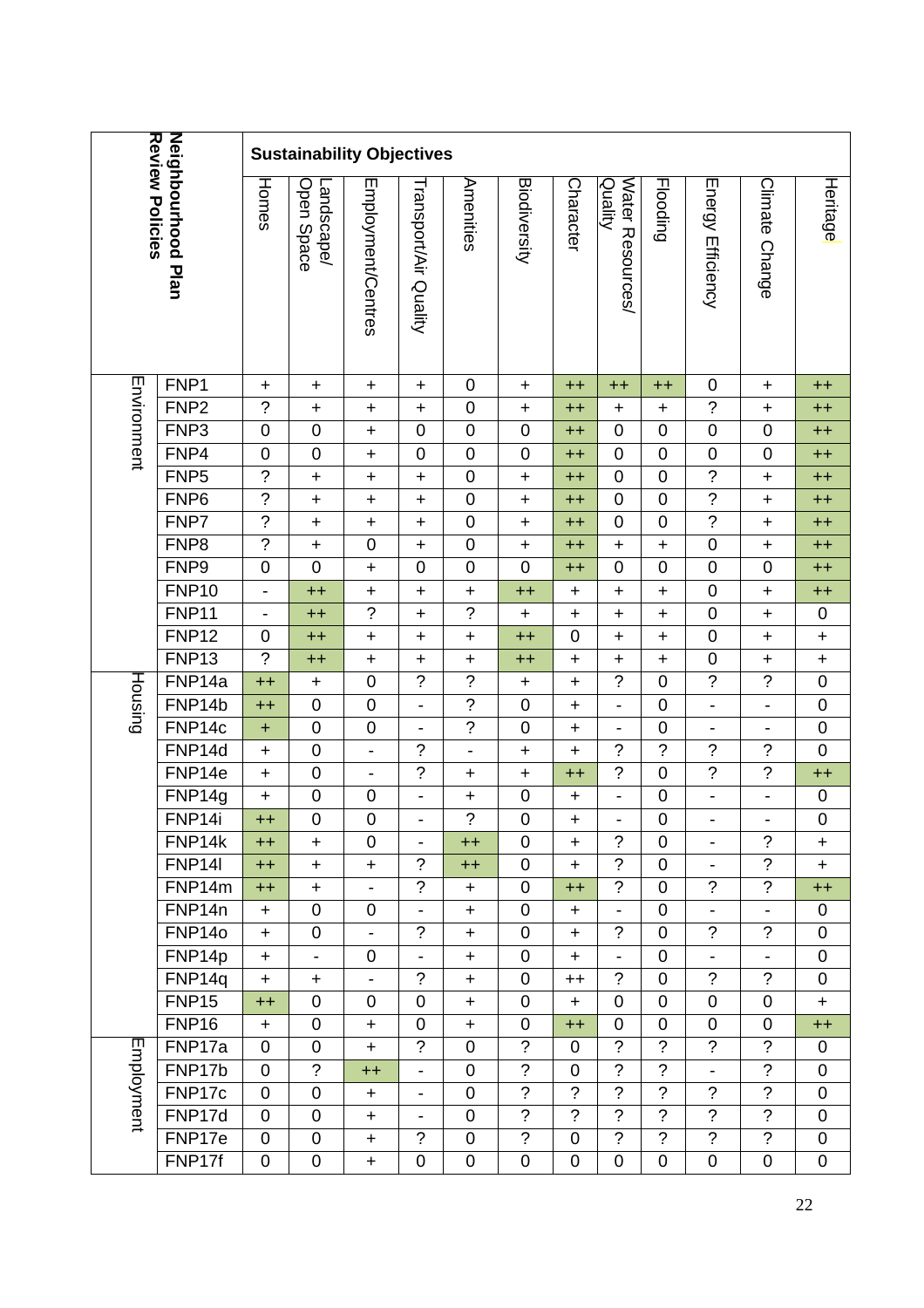|                                    | FNP17g        | $\overline{0}$ | $\mathbf 0$    | $\ddot{}$      | $\tilde{?}$              | $\overline{0}$  | $\gamma$                 | $\overline{0}$ | ?                        | $\overline{0}$           | $\gamma$                 | $\gamma$                 | $\overline{0}$                   |
|------------------------------------|---------------|----------------|----------------|----------------|--------------------------|-----------------|--------------------------|----------------|--------------------------|--------------------------|--------------------------|--------------------------|----------------------------------|
|                                    | FNP17h        | $\overline{0}$ | $\mathbf 0$    | $\ddot{}$      | $\overline{\phantom{a}}$ | $\overline{0}$  | $\overline{\phantom{a}}$ | $\overline{0}$ | ?                        | $\overline{\mathcal{C}}$ | $\gamma$                 | $\overline{\phantom{a}}$ | $\mathbf 0$                      |
|                                    | FNP17i        | $\overline{0}$ | $\overline{?}$ | $\ddot{}$      | $\overline{?}$           | $\overline{0}$  | $\overline{2}$           | $\overline{?}$ | ?                        | $\overline{0}$           | ?                        | ?                        | $\overline{0}$                   |
|                                    | FNP17j        | $\overline{0}$ | $\overline{0}$ | $\ddot{}$      | $\overline{?}$           | $\overline{0}$  | $\overline{\phantom{a}}$ | $\overline{0}$ | $\overline{\phantom{a}}$ | $\overline{\mathcal{C}}$ | $\overline{2}$           | $\overline{\phantom{a}}$ | $\overline{0}$                   |
|                                    | FNP17k        | $\overline{0}$ | $\overline{0}$ | $\ddot{}$      | $\overline{?}$           | $\overline{0}$  | $\overline{0}$           | $\overline{0}$ | $\tilde{?}$              | $\overline{0}$           | $\overline{?}$           | $\overline{2}$           | $\overline{0}$                   |
|                                    | <b>FNP17I</b> | $\overline{0}$ | $\mathbf 0$    | $\ddot{}$      | $\ddot{ }$               | $\overline{0}$  | $\overline{0}$           | $\overline{0}$ | $\overline{\mathcal{C}}$ | $\mathbf 0$              | $\overline{?}$           | $\overline{?}$           | $\mathbf 0$                      |
|                                    | FNP17m        | $\overline{0}$ | $\mathbf 0$    | $+$            | $\tilde{?}$              | $\overline{0}$  | $\tilde{?}$              | $\overline{0}$ | $\mathbf 0$              | $\mathbf 0$              | $\overline{?}$           | $\mathbf 0$              | $\mathbf 0$                      |
|                                    | FNP17n        | $\overline{0}$ | $\overline{?}$ | $\ddot{}$      | $\overline{?}$           | $\overline{0}$  | $\overline{0}$           | $\overline{0}$ | $\overline{0}$           | $\overline{0}$           | $\overline{?}$           | $\overline{?}$           | $\overline{0}$                   |
|                                    | FNP17o        | $\overline{0}$ | $\mathbf 0$    | $\ddot{}$      | $\overline{\mathcal{C}}$ | $\mathbf 0$     | 0                        | $\mathbf 0$    | $\tilde{?}$              | $\mathbf 0$              | $\overline{?}$           | $\tilde{?}$              | $\pmb{0}$                        |
|                                    | FNP17p        | $\overline{0}$ | $\pmb{0}$      | $\ddot{}$      | $\overline{\phantom{a}}$ | $\mathbf 0$     | $\overline{\mathcal{C}}$ | $\mathbf 0$    | $\mathbf 0$              | $\boldsymbol{0}$         | $\overline{?}$           | $\overline{\mathcal{C}}$ | $\pmb{0}$                        |
|                                    | FNP17q        | $\overline{0}$ | $\overline{0}$ | $\ddot{}$      | $\overline{?}$           | $\mathbf 0$     | $\overline{?}$           | $\overline{0}$ | $\overline{0}$           | $\mathbf 0$              | $\overline{2}$           | $\overline{?}$           | $\overline{0}$                   |
|                                    | FNP17r        | $\overline{0}$ | $\overline{0}$ | $\ddot{}$      | $\overline{?}$           | $\overline{0}$  | $\tilde{?}$              | $\overline{0}$ | $\overline{?}$           | $\overline{?}$           | $\overline{2}$           | $\gamma$                 | $\overline{0}$                   |
|                                    | FNP17s        | $\mathbf 0$    | $\mathbf 0$    | $\ddot{}$      | $\tilde{?}$              | $\mathbf 0$     | $\overline{\mathcal{C}}$ | $\mathbf 0$    | $\tilde{?}$              | $\overline{?}$           | $\overline{2}$           | $\overline{\mathcal{C}}$ | $\mathbf 0$                      |
|                                    | <b>FNP18</b>  | $\overline{0}$ | $\mathbf 0$    | $\ddot{}$      | $\overline{a}$           | $\overline{0}$  | $\overline{0}$           | $\overline{0}$ |                          | $\overline{0}$           | $\overline{\phantom{0}}$ | $\overline{a}$           | $\mathbf 0$                      |
|                                    | <b>FNP19</b>  | $\overline{0}$ | $\overline{0}$ | $\ddot{}$      | $\tilde{?}$              | $\ddot{}$       | $\overline{0}$           | $\overline{0}$ | ?                        | $\overline{0}$           | $\overline{2}$           | $\overline{\phantom{a}}$ | $\overline{0}$                   |
|                                    | <b>FNP20</b>  | $\overline{2}$ | $\tilde{?}$    | $\ddot{}$      | $\gamma$                 | $\ddot{}$       | $\tilde{?}$              | $\ddot{}$      | $\overline{\phantom{a}}$ | $\overline{?}$           | $\overline{2}$           | $\gamma$                 | $\overline{?}$                   |
| Centres<br>Town 8<br>Neighbourhood | <b>FNP21</b>  | $\ddot{}$      | $\ddot{}$      | $++$           | $\ddot{}$                | $\ddot{}$       | $\overline{0}$           | $++$           | $\mathbf 0$              | $\overline{0}$           | $\ddot{}$                | $\ddot{}$                | $++$                             |
|                                    | <b>FNP22</b>  | $++$           | $\ddot{}$      | $++$           | $\ddot{}$                | $\ddot{}$       | $\overline{0}$           | $++$           | $\overline{0}$           | $\mathbf 0$              | $+$                      | $\ddot{}$                | $++$                             |
|                                    | <b>FNP23</b>  | $\tilde{?}$    | 0              | $++$           | $\ddot{}$                | $^{\mathrm{+}}$ | $\overline{0}$           | $++$           | $\mathbf 0$              | $\mathbf 0$              | $\ddot{}$                | +                        | $++$                             |
|                                    | <b>FNP24</b>  | $\overline{0}$ | 0              | $++$           | $\ddot{}$                | $++$            | 0                        | $++$           | $\mathbf 0$              | $\mathbf 0$              | $\ddot{}$                | $\ddot{}$                | $\ddot{}$                        |
| Leisure                            | <b>FNP25</b>  | $\overline{0}$ | $\overline{0}$ | $\ddot{}$      | $\ddot{}$                | $\ddot{}$       | $\overline{0}$           | $\ddot{}$      | $\mathbf 0$              | $\overline{0}$           | $\ddot{}$                | $\ddot{}$                | $\ddot{}$                        |
|                                    | <b>FNP26</b>  | $\overline{0}$ | $++$           | $\overline{0}$ | $\overline{?}$           | $\ddot{}$       | $+$                      | $\ddot{}$      | $+$                      | $+$                      | ?                        | $\ddot{}$                | $\ddot{}$                        |
|                                    | <b>FNP27</b>  | $\overline{0}$ | $++$           | $\ddot{}$      | $\ddot{}$                | $++$            | $\ddot{}$                | $\ddot{}$      | $\ddot{}$                | $\ddot{}$                | ?                        | $\ddot{}$                | $\begin{array}{c} + \end{array}$ |
|                                    | <b>FNP28</b>  | $\overline{0}$ | $\mathbf 0$    | $+$            | $\ddot{}$                | $\ddot{}$       | 0                        | $\ddagger$     | $\overline{0}$           | 0                        | $+$                      | $\ddot{}$                | $\overline{0}$                   |
| structure<br>Infra-                | <b>FNP29</b>  | $\overline{0}$ | $\mathbf 0$    | $\ddot{}$      | $\ddot{}$                | $\ddot{}$       | $\overline{0}$           | $\ddot{}$      | $\mathbf 0$              | $\mathbf 0$              | $+$                      | $\ddot{}$                | $\ddot{}$                        |
|                                    | <b>FNP30</b>  | $\overline{0}$ | $\ddagger$     | $\ddot{}$      | $++$                     | $\ddot{}$       | $\ddot{}$                | $\ddot{}$      | $\tilde{?}$              | $\ddot{ }$               | $\ddot{}$                | $\ddot{}$                | $\ddot{}$                        |
|                                    | <b>FNP31</b>  | $\Omega$       | $\mathbf 0$    | $\tilde{?}$    | 0                        | $\ddagger$      | $\ddot{}$                | $\overline{0}$ | $++$                     | ?                        | $\overline{0}$           | $\ddot{}$                | $\mathbf 0$                      |
|                                    | <b>FNP32</b>  | $\overline{0}$ | $\ddot{}$      | $\ddot{}$      | $\ddot{}$                | $\ddot{}$       | $\ddot{}$                | $\tilde{?}$    | ?                        | $\ddot{}$                | $\ddot{}$                | $\ddot{}$                | $\overline{?}$                   |
| Cumulative<br>Impact               |               | $++$           | $++$           | $++$           | $\overline{?}$           | $++$            | $\overline{?}$           | $++$           | $\overline{?}$           | $\overline{?}$           | $\overline{?}$           | $\overline{2}$           | $++$                             |

# **Section 7: Conclusions**

The **significant** effects of the Regulation 14 Neighbourhood Plan Review may be summarised as follows:

Overall, no cumulative negative impacts on Sustainability Objectives are predicted.

The policies in the Regulation 14 Neighbourhood Plan Review are expected to have a significant positive impact on the objective of providing decent and affordable homes of the appropriate size, type and tenure. The Plan Review includes 14 housing site allocations (some carried forward from the made Neighbourhood Plan) which together could provide approximately 937 new homes within and adjoining the built up area. The option selection process has included consideration of greenfield sites but the sustainability appraisal has been used to identify the most sustainable options. The Planning Strategy enables new housing development within the built up area boundary. Policy FNP12 seeks to ensure that small dwellings and homes for older people are constructed to meet identified need and FNP14(l) allocates land for student accommodation to serve the town's university.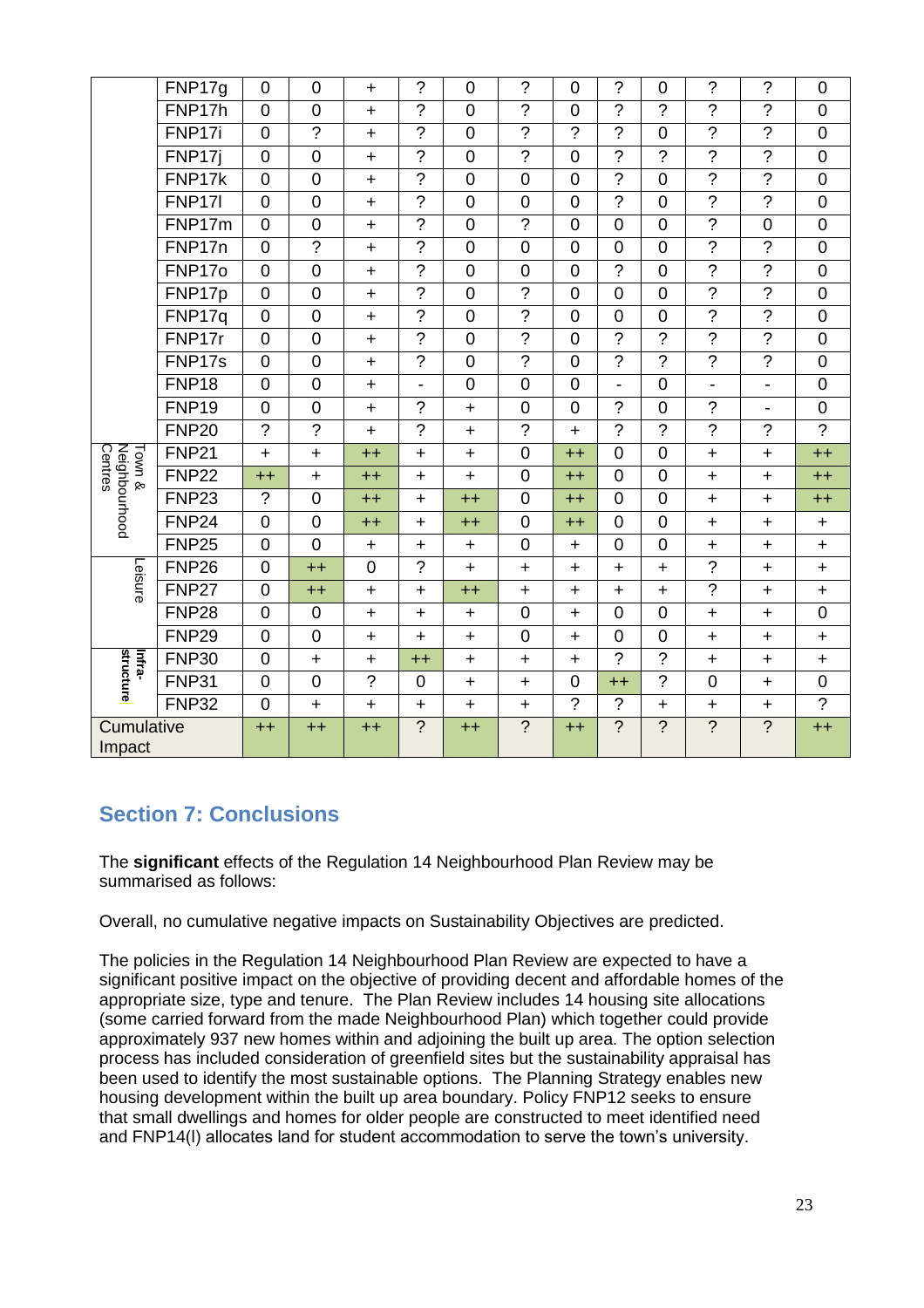A significant cumulative positive impact is predicted for landscape and open space. There is opportunity on existing brownfield sites to enhance the landscape when new proposals come forward. The landscape-dominated arcadian areas to the south of Farnham are protected. Outside the built up area, policy seeks to conserve and enhance the landscape and scenic beauty of the Surrey Hills Area of Outstanding Natural Beauty and its setting and to prevent a detrimental impact on areas of highest landscape value and sensitivity and the historic, sensitive landscape of Old Park. New greenfield site allocations avoid such landscape and must be well integrated into the landscape by existing and new landscape buffers of appropriate native species as well as through sensitive designs. Policies also seek to retain the area's extensive green infrastructure and to ensure appropriate additional provision in association with development. .

A significant cumulative positive impact is anticipated in relation to promoting opportunities for employment and supporting town and neighbourhood centres. The policies relating to employment, leisure and wellbeing and town centres are all expected to have a positive impact on this objective and in addition the Regulation 14 Neighbourhood Plan Review proposes to retain, and where appropriate, intensify a range of employment premises on 19 sites which includes business parks and estates and smaller rural units. An allocation for a business site is made at Water Lane which would have a positive impact on employment but a more mixed impact on other objectives.

A significant cumulative positive impact is predicted on amenities/services. This is because the employment, town centres and leisure policies in particular will help to support a broad range of services and facilities in the Plan area. The environmental policies relating to landscape, biodiversity and SPAs will help to retain access to natural open space for the Town's residents.

A significant cumulative positive impact is expected in ensuring that development complements the character of the town's individual neighbourhoods. This is particularly due to the significant positive impact of some environmental and centres policies which should ensure that all new development responds to the built character and protects the landscape setting. The housing site allocations (Policy FNP14) and the business site allocation (Policy FNP18) are all accompanied by specific development guidance and in many cases bring the opportunity to enhance brownfield sites. The proposed redevelopment of East Street (Policy FNP21) and The Woolmead (Policy FNP22) would have a significant positive impact on the quality of Farnham town centre.

A significant cumulative positive impact is expected in conserve and enhance the historic environment, heritage assets and their settings and the distinctive built heritage of the area. This is particularly due to the significant positive impact of some environmental and centres policies which should ensure that all new development responds to local heritage. Some brownfield housing allocations are located within and adjoining conservation areas and listed buildings where enhancements are expected.

A number of the environment policies would have a significant positive impact on the landscape and open space and biodiversity objectives by protecting landscape, preventing the coalescence of settlements, providing SANGS and protecting and enhancing biodiversity value. In addition, Policy FNP20 seeks to protect open space. There is always an inherent tension in protecting landscape and open space and providing sufficient housing to meet identified needs, but the environment policies, together with Waverley Local Plan environment policies, should help to ensure that any future development protects valued landscape and open space.

The environment policy on design and conservation (Policy FNP1) would have a significant positive impact on character, water quality and flooding objectives. The